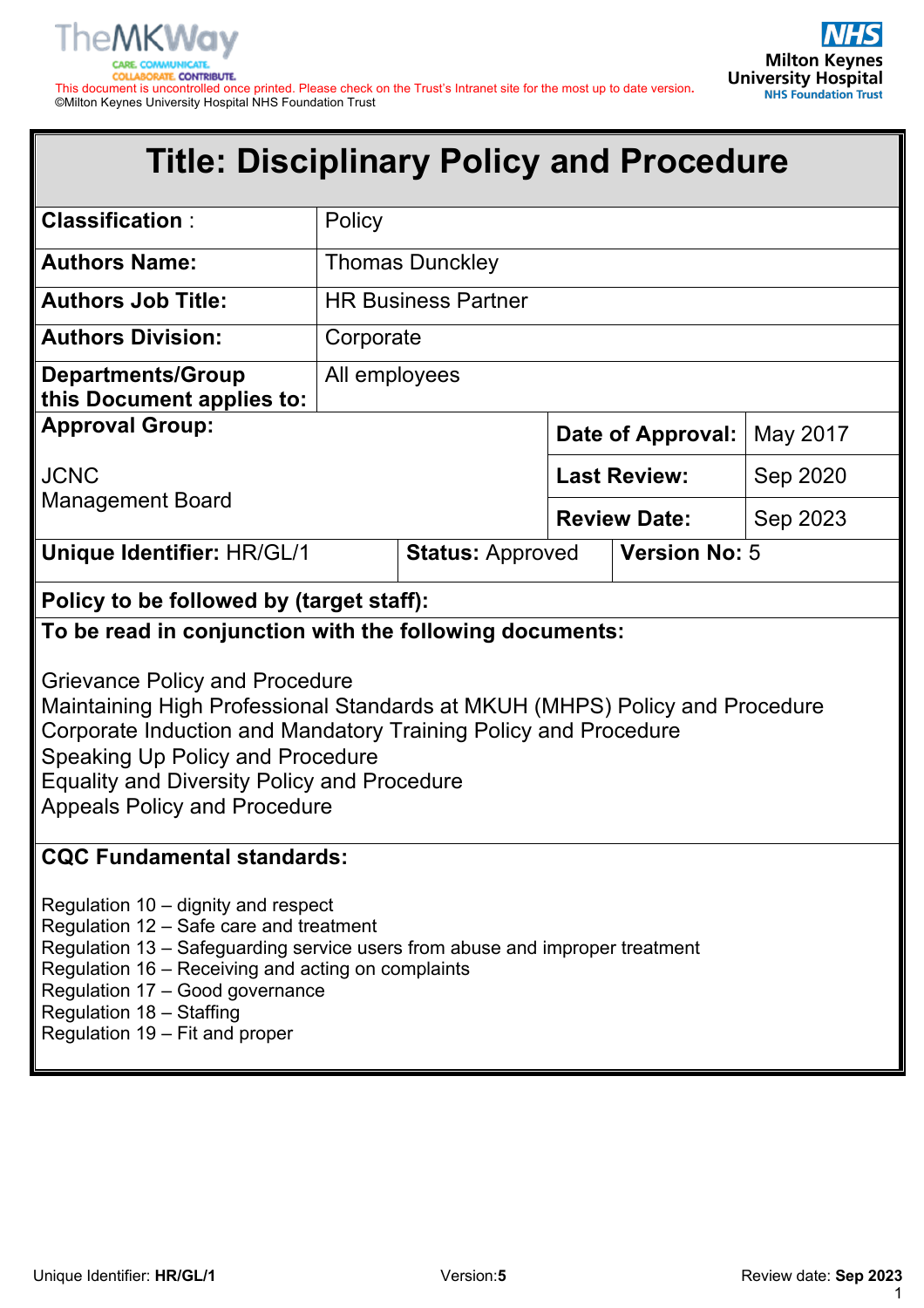

ATE, CONTRIBUTE. This document is uncontrolled once printed. Please check on the Trust's Intranet site for the most up to date version**.** ©Milton Keynes University Hospital NHS Foundation Trust

# **Index**

|      | <b>Policy Statement</b><br>Purpose & Scope<br><b>Definitions</b><br>1.0. Roles & Responsibilities<br>2.0. Implementation and Dissemination of Document | $\overline{2}$<br>$\mathfrak{S}$<br>3<br>$\overline{\mathcal{A}}$<br>5 |
|------|--------------------------------------------------------------------------------------------------------------------------------------------------------|------------------------------------------------------------------------|
|      | 3.0. Processes and Procedures                                                                                                                          | 5                                                                      |
|      | 3.1. Informal Stage                                                                                                                                    | 5                                                                      |
|      | 3.2. The Right to Suspend Immediately                                                                                                                  | 5                                                                      |
|      | 3.3. Suspension from Work                                                                                                                              | 6                                                                      |
|      | 3.4. Investigation                                                                                                                                     | $\overline{7}$                                                         |
|      | 3.5. Confidentiality                                                                                                                                   | 8                                                                      |
|      | 3.6. Dealing with Anonymous Information                                                                                                                | $\bf 8$                                                                |
|      | 3.7. Conduct Outside Employment                                                                                                                        | 9<br>9                                                                 |
|      | 3.8. Fraud Allegations<br>3.9. Witness Statements                                                                                                      | 10                                                                     |
|      | 3.10. Involvement of Other Agencies                                                                                                                    | 10                                                                     |
|      | 3.11. Right to be Accompanied                                                                                                                          | 10                                                                     |
|      | 3.12. Disciplinary Fast Track                                                                                                                          | 11                                                                     |
|      | 3.13. Disciplinary Hearing                                                                                                                             | 12                                                                     |
|      | 3.14. Decision                                                                                                                                         | 13                                                                     |
|      | 3.15. Outcome                                                                                                                                          | 13                                                                     |
|      | 3.16. Dismissal                                                                                                                                        | 14                                                                     |
|      | 3.17. Overlapping Disciplinary and Grievance Procedures                                                                                                | 14                                                                     |
|      | 3.18. Appeal                                                                                                                                           | 14                                                                     |
|      | 3.19. Non-Attendance                                                                                                                                   | 14                                                                     |
|      | 3.20. Training                                                                                                                                         | 15                                                                     |
| 4.0. | <b>Statement of Evidence/Reference</b>                                                                                                                 | 15                                                                     |
| 5.0. | Governance                                                                                                                                             | 16                                                                     |
|      | Appendices                                                                                                                                             |                                                                        |
|      | A1: Composition of the Hearing Panel                                                                                                                   | 18                                                                     |
|      | A2: Behaviours the Trust Considers to be Misconduct                                                                                                    | 19                                                                     |
|      | A3: Behaviours the Trust Considers to be Serious Misconduct                                                                                            | 20                                                                     |
|      | A4: Behaviours the Trust Considers to be Gross Misconduct                                                                                              | 21                                                                     |

# **Policy Statement**

This procedure supports and promotes the Trust values and the strategic aim to deliver these values through the MK Way programme.

This procedure sets out the Trust's expectation that both managers and employees maintain acceptable standards of conduct and attendance at all times. The Trust is committed to supporting and encouraging its employees in achieving this.

Trust standards set through the MK Way programme are led by its core values: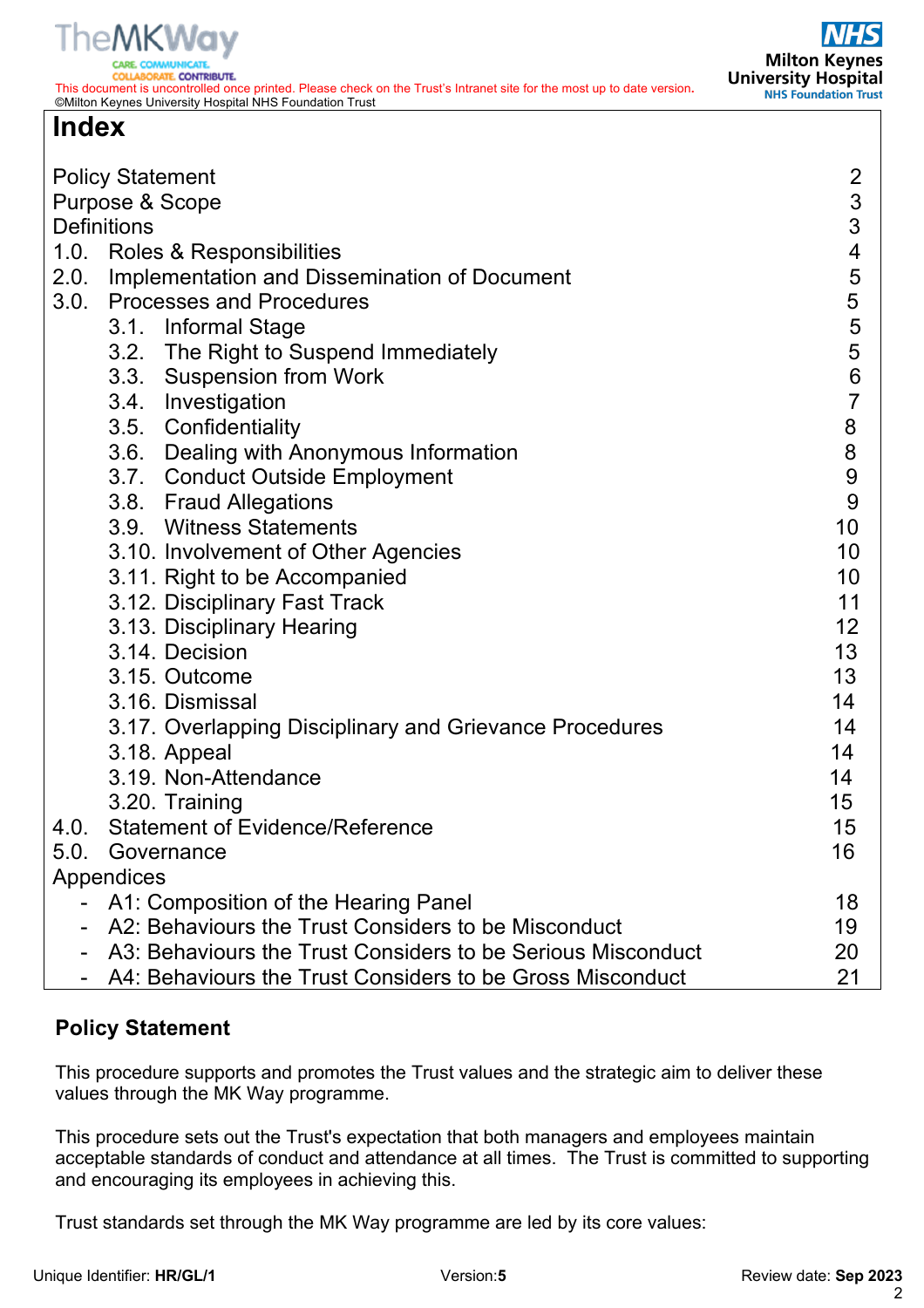

**PATE CONTRIBUTE** This document is uncontrolled once printed. Please check on the Trust's Intranet site for the most up to date version**.** ©Milton Keynes University Hospital NHS Foundation Trust



- We Care
- We Communicate
- We Collaborate
- We Contribute

As part of day-to-day interaction between manager and employee and through individual staff appraisal, employees should be made aware of the standard of their conduct and any problems should be highlighted and resolved as soon as they occur. This policy should normally only be invoked if attempts to deal with the issues informally have not been successful. Advice should be sought from Human Resources before invoking this procedure.

Where an issue is considered to be one of both inadequate performance and misconduct, then the matter will be dealt with under this procedure and the employee informed accordingly.

The Trust is committed to ensuring the confidentiality of information gathered through this procedure and employees are expected to respect this. Employees who do not maintain confidentiality may be subject to disciplinary action.

# **Purpose and Scope**

The purpose of this procedure is to ensure that:

- Disciplinary cases are managed consistently across the Trust and in line with current legislation and employment case law.
- There is a non-discriminatory, fair and timely process for the management of disciplinary matters.

This procedure applies to all employees of Milton Keynes University Hospital NHS Foundation Trust on substantive or fixed term contracts.

Those employed on medical and dental contracts should be managed under the Maintaining High Professional Standards (MHPS) at MKUH policy in the first instance. The matter may subsequently be managed under this procedure.

# **Definitions**

The terms in use in this procedure:

**Suspension** from duty is a neutral, non-punitive act which is used to deal with potentially difficult or inflammatory situations or where an investigation may be compromised. For Medical and Dental employees the term used for suspension is "exclusion" and this is covered under the Trust's MHPS Policy and Procedure.

**Investigation** is the process by which information is gathered to determine whether there is a disciplinary case to answer.

A **statement** is the signed and dated written evidence of a party who is interviewed as part of an investigation.

A **disciplinary fast track process** is where a disciplinary warning (up to and including a final written warning) is given to an employee without having a disciplinary hearing. The disciplinary fast track process will only be appropriate following the completion of an investigation where the employee has taken full responsibility for their actions and accepted the allegations against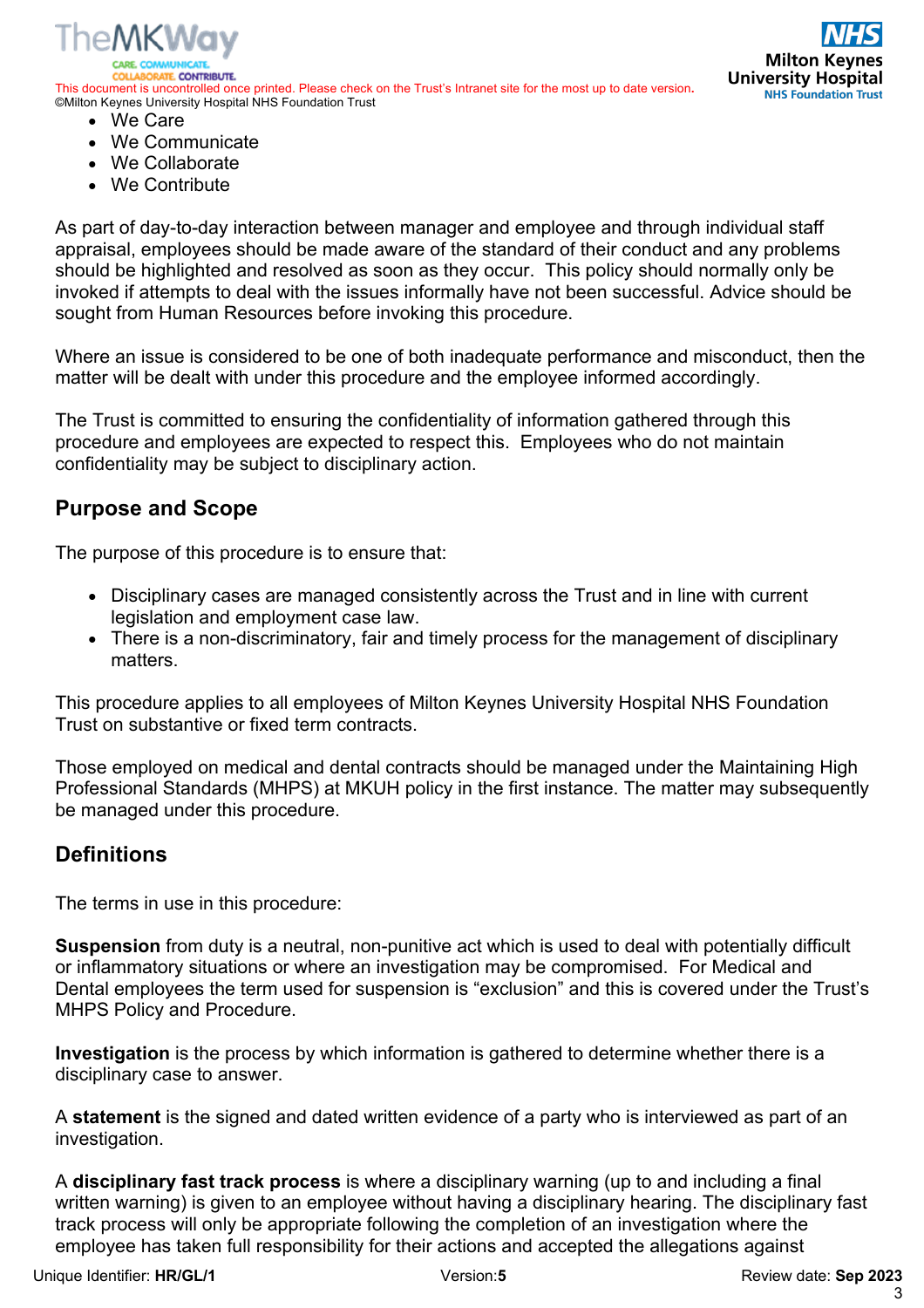

©Milton Keynes University Hospital NHS Foundation Trust them/findings of the investigation. All cases where dismissal is a potential outcome should be referred to a disciplinary hearing to be heard.

A **formal hearing** is used where misconduct is repeated, the member of staff has a live final written warning or it becomes clear that an informal approach is not bringing about the desired improvement or in cases of serious or gross misconduct. A formal hearing will also be appropriate where an individual requests a formal hearing and/or they dispute the findings of the investigation.

**Misconduct** includes poor behaviour such as lateness or timekeeping and does not usually result in dismissal unless a pattern of non-improvement is shown.

**Serious Misconduct** is unacceptable behaviour that has had or may have the potential to have a serious or harmful impact on the organisation, service, patient, colleague or member of the public, but falls short of Gross Misconduct.

**Gross misconduct** is misconduct of such a serious nature that it fundamentally breaches and destroys the contractual relationship between employer and employee. It is an act (or an omission), which makes any further working relationship and mutual trust impossible. If on completion of a disciplinary process it is concluded that gross misconduct has taken place, the result may be dismissal without notice (i.e. summary dismissal). Gross misconduct does not always automatically mean summary dismissal, but will be one of the range of options to be considered, taking into account any mitigating factors.

**Mediation** is a process which helps employees to resolve problems, disputes or disagreements to help prevent a reoccurrence of the issue. It is a process during which two or more people are brought together in the presence of an impartial third party, called a mediator.

# **1.0 Roles and Responsibilities:**

### **1.1. Chief Executive**

The **Chief Executive** has overall responsibility for the values and behaviours of the Trust.

### **1.2. Director of Workforce**

The **Director of Workforce** has delegated responsibility for this procedure. They or their Deputy will also be responsible for countersigning suspension checklists.

#### **1.3. Managers**

**Managers** are responsible for:

- Exhibiting behaviour which meets the Trust's standards at all times and which is also in line with the Trust values.
- Ensuring that their employees are aware of this procedure. Each employee should be informed of the standard of conduct expected in their job.
- Referring new employees to this document as part of their local induction and encouraging them to familiarise themselves with the document.
- Ensuring that this procedure is applied fairly and consistently.

### **1.4. Human Resources**

The **Human Resources Department** is responsible for: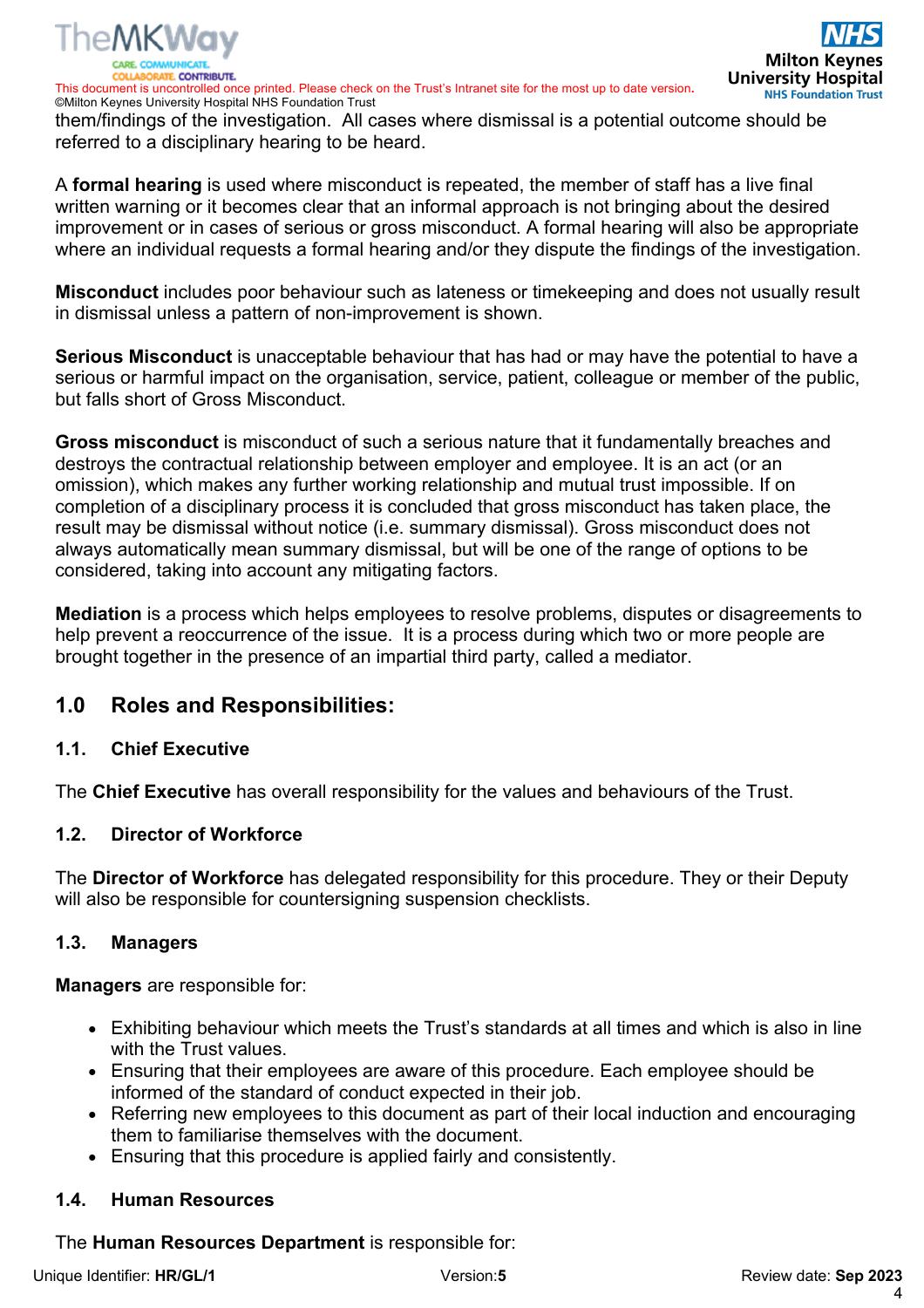

- Providing advice and guidance on the application of this procedure.
- Monitoring the application of the formal stages of this procedure to ensure that it is being applied in a non-discriminatory manner.

#### **1.5. Employees**

**Employees** are individually responsible for:

- Maintaining appropriate standards of conduct, acting within their level of competence, and seeking advice from their line manager if they are unsure of what to do in a certain situation.
- Acting in accordance with Trust policies and procedures, and familiarising themselves with this document.
- Attending disciplinary meetings and appeal hearings when required, unless there are extenuating circumstances which would prevent attendance. These circumstances must be reported to the appropriate manager.

# **2.0 Implementation and dissemination of document**

This policy will be disseminated via the CEO Newsletter and stored with the Disciplinary Tool Kit on the Intranet. Line Managers will receive training on how to utilise the policy effectively.

# **3.0 Processes and procedures**

#### **3.1. Informal Stage**

When a potential disciplinary matter arises or there are ongoing issues, the facts must be established promptly through preliminary fact-finding. Statements do not need to be taken at this stage in order to make a decision on how to proceed. Having gathered the relevant facts, the line manager will decide how to proceed. This may result in informal measures being adopted or may result in the matter being dealt with formally under this disciplinary procedure and a formal investigation being invoked.

The informal stage is not part of the formal disciplinary procedure. However, where this stage is used a note will be made which should be retained on the individual's personal file locally to record the discussion and any action taken.

At this stage, it is not necessary to involve the individual's union representative or a member of the Human Resources team.

During discussions at the informal stage, employees should be made aware that if the issues discussed persist or reoccur, formal disciplinary action may be taken. They may also be offered support from the Trust in order to improve, where appropriate. The outcome of these discussions must be put in writing to the employee and a copy kept locally on the individual's personal file and can be referred to for a period of six months.

#### **3.2. The Right to Suspend Immediately**

In some circumstances where no alternative is deemed appropriate by the most senior manager available in the Division at the time, namely Divisional Associate Director of Operations, Head of Nursing or Divisional Director, the member of staff may be suspended with pay immediately to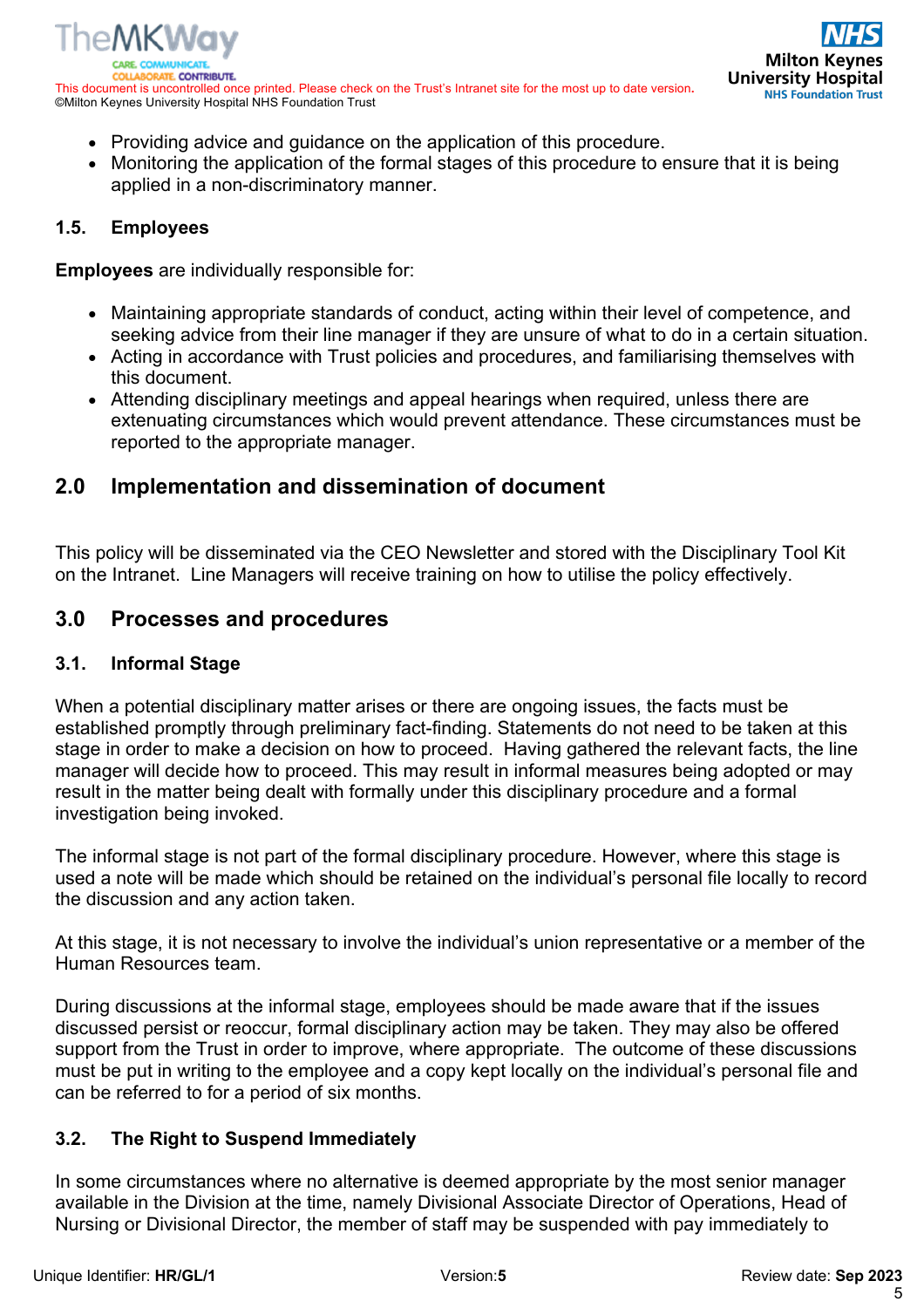

©Milton Keynes University Hospital NHS Foundation Trust allow preliminary consideration of the matters for a maximum of 3 days or 72 hours. Advice must be sought from the HR Business Partner before immediate suspension occurs.

For medical and dental employees, the process for exclusion from work is outlined within the Trust's Maintaining High Professional Standards at MKUH Policy and Procedure.

#### **3.3. Suspension from Work**

Suspension with pay should be considered by exception and for as short a time as possible, where:

- the misconduct being investigated is serious enough that, if substantiated, it may warrant summary dismissal on the grounds of gross misconduct;
- the investigation may be hindered by the presence of the person under investigation;
- there is a concern about patient safety, the safety of staff or the safety of the employee;
- the conduct of the employee is the subject of criminal proceedings and the alleged offences are connected with or may affect the employee's duties or their suitability for their job;
- an employee's registration with their professional body has been suspended or is subject to conditions of practice.

Before taking the decision to suspend an employee, a suspension checklist must be completed by the relevant management team which considers other action short of suspension, for example, restricting duties or temporary redeployment to another role or department. Suspension should take place in an appropriate environment and will only be considered as a last resort; the list above is not exhaustive but provides examples where it may be appropriate. The suspension checklist is available as part of the toolkit.

Suspension (or 'Exclusion') of a Doctor or Dentist must be approved by the Medical Director and be in line with the Maintaining High Professional Standards framework (MHPS at MKUH). Where there are concerns about the conduct of a doctor or dentist in training, the Deanery should be involved at the earliest opportunity.

The authority to request suspension (via the suspension checklist) rests with the most senior manager available in the Division at the time of suspension, namely Divisional Associate Director of Operations, Head of Nursing or Divisional Director. Advice must be sought from the HR Business Partner before requesting to suspend. All suspension checklists must then be escalated to the relevant Executive Director, or Deputy, by the Division, and the Director of Workforce or Deputy for authorisation purposes and to ensure professional alignment.

Once an employee has been placed on suspension, restricted duties or temporary redeployment, the employee will be issued with a letter no later than seven calendar days after the start of this to confirm the reasons and the conditions relating to it. The decision to suspend must be reviewed at a minimum of every four weeks. The employee must be informed in writing if the decision is to keep suspension in place up until the date of a formal hearing.

It should be made clear to the employee that suspension is not a disciplinary sanction nor is it a presumption of guilt, but a means of facilitating proper investigation, preventing further misconduct allegations and/or removing the employee from a difficult situation.

During any period of suspension, the employee is not permitted to enter Trust premises without permission except for the purpose of attending a disciplinary hearing, meeting with the Union representative, seeking medical treatment, attending an Occupational Health appointment or accompanying a member of their family who requires health care. In any of those circumstances,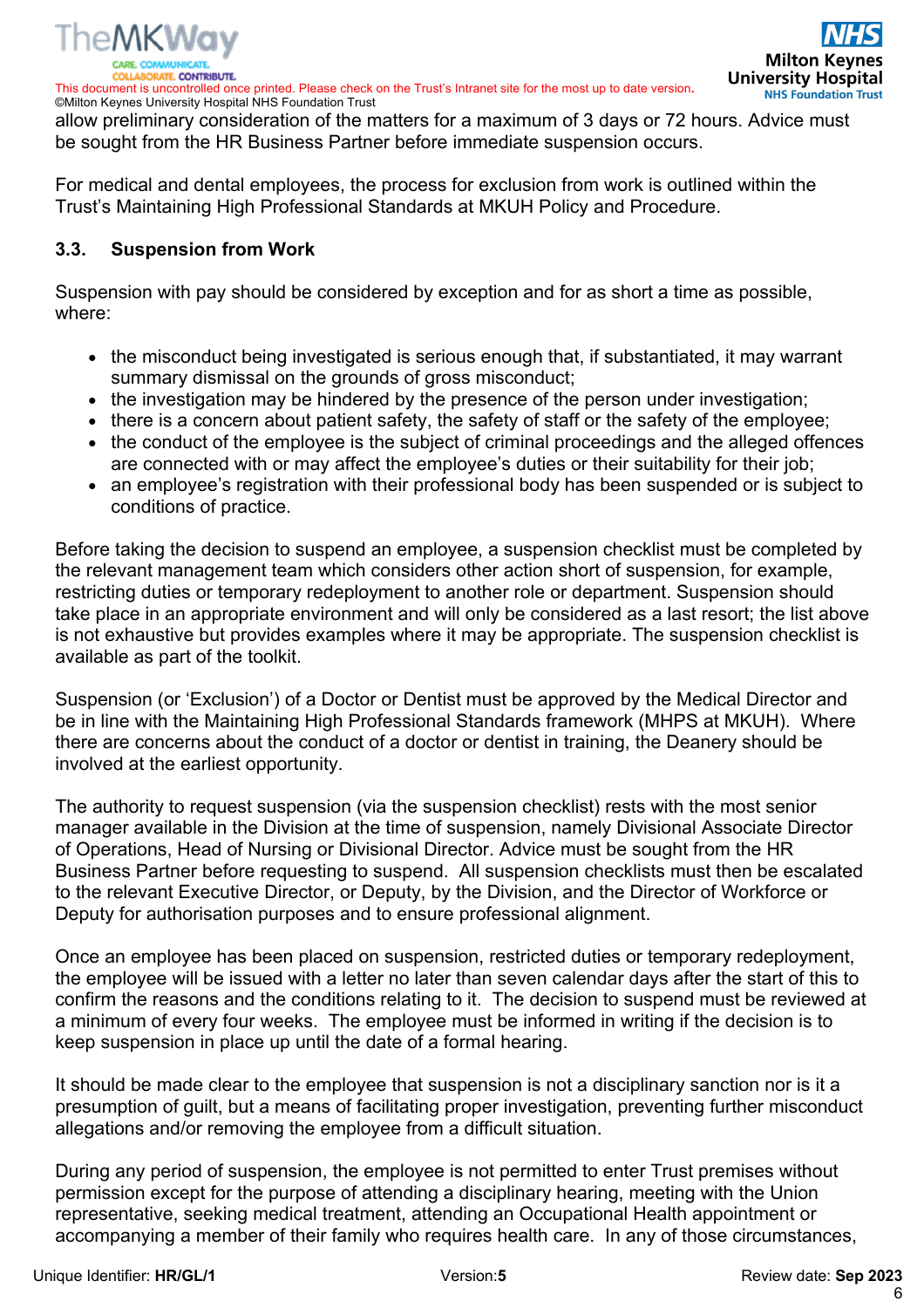

©Milton Keynes University Hospital NHS Foundation Trust the employee is required to notify the Trust in advance that he or she intends to visit the Trust and the reason for the visit (unless the nature of the visit is an emergency).

The employee should not contact other employees to discuss the disciplinary allegations or any related matter, except for with their representative. The Trust recognises that it is difficult to prevent the employee from engaging in ordinary social contact with colleagues outside working hours.

The manager must not discuss the reason for the employee's absence with the employee's work colleagues. They should be informed that the person will not be at work for the foreseeable future.

#### **3.4. Investigation**

Investigations are carried out to establish the facts of the case in a timely way and usually completed within 10 weeks of appointment of the investigating officer. There may be exceptions with particularly complex cases and delays in timescales will be communicated to the relevant employee.

An employee who is the subject of any allegation will be formally notified in writing of the allegation within seven calendar days of verbal notification, of the allegation against them. They will be informed that they are required to participate in a formal investigation and the nature of the investigation will be outlined.

The purpose of an investigation is to gather relevant information and to determine if there is a potential disciplinary case to answer. It is not the purpose of an investigation to decide if a disciplinary offence has occurred, or what sanction may be appropriate, the investigating manager may report the facts as they appear to them at that stage.

If there is no disagreement concerning the facts because the employee admits the misconduct, or the manager witnessed all the events and is not otherwise involved, a full investigation may not be necessary before a hearing is arranged. This must be agreed by both the employee and Case manager. In cases of gross misconduct, a full investigation must be carried out, even if the employee admits the misconduct.

In cases where the misconduct is not admitted or if there are conflicting views and/or evidence, then a full investigation will be appropriate.

An investigating manager will be appointed and will normally be the line manager. In cases of potential gross misconduct, the line manager may appoint an investigating officer to investigate on their behalf, usually where specialist clinical or field knowledge is key to the investigation. In these circumstances the line manager becomes the Case Manager and writes a Terms of Reference for investigation for the Investigating Officer.

Investigations should only be conducted in consultation with HR. Investigations of potential disciplinary matters will be carried out without unreasonable delay to establish the facts of the case.

As a minimum, the investigating officer should meet with the employee being investigated for a formal investigation meeting. For witnesses, a statement should be sought however, it may not be necessary to invite each witness to an formal investigation meeting as their statement may be sufficiently informative.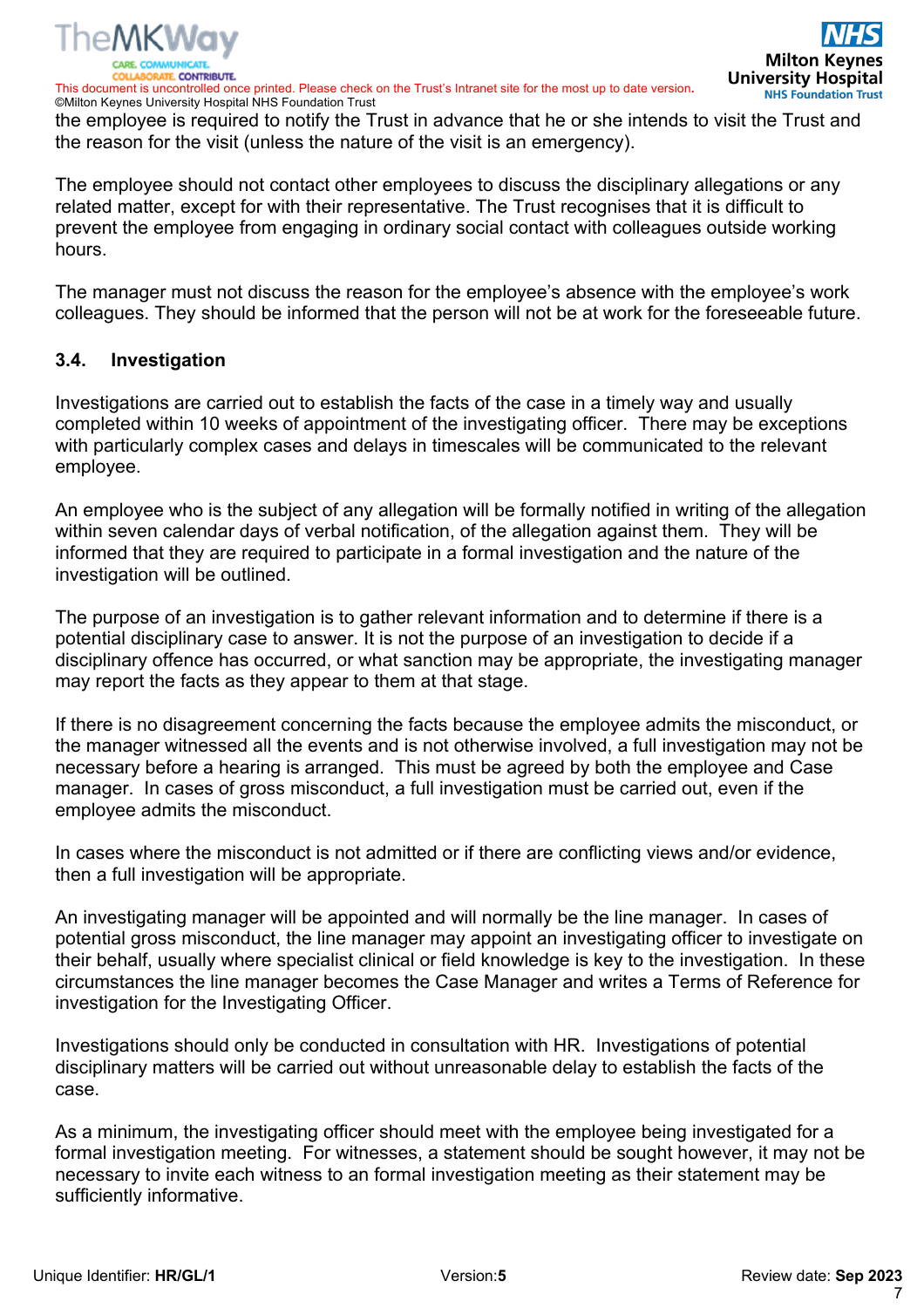

This document is uncontrolled once printed. Please check on the Trust's Intranet site for the most up to date version**.** ©Milton Keynes University Hospital NHS Foundation Trust

At an investigatory interview, the manager conducting the investigation will remind employees that the interview itself is not of a disciplinary nature. However, a disciplinary hearing may result from the information obtained, the statements made may form part of the management case and they may be called to give evidence as a witness at any subsequent disciplinary hearing.

Upon completion of an investigation, the manager conducting the investigation will produce a management report and will decide whether the case is one which should be taken forward to a disciplinary fast track meeting or a disciplinary hearing. Where an Investigating Officer is appointed, the decision to proceed to hearing rests with the Case Manager. The Case Manager is responsible for presenting his/her management report at the formal hearing and will call the Investigating Officer as a witness. In some circumstances, specifically it may be appropriate for the Investigating Officer to present the case, specifically when the availability of the Case Manager may lead to unnecessary delays or when the specifics of the case are of a particularly complex or technical nature.

In the event that the Case Manager decides that a disciplinary hearing is not required, they must confirm this in writing to the employee outlining any recommendations for improvement they have in addition to notifying the employee of expectations going forward. In many cases, this may be an informal note that remains on the employee's file. This must be done within five working days of the decision being made.

The Case Manager is responsible for calling witnesses to the management case and the employee and his/her representative are responsible for calling witnesses to the employee response to the management case (letter available as part of the toolkit).

A copy of the investigation report will be made available each to the employee and their union representative as part of the hearing documentation. This is not necessary for a disciplinary fast track meeting. This will usually be provided at the same time as the invitation to hearing, 14 calendar days prior to the hearing.

#### **3.5. Confidentiality**

The Trust will use reasonable endeavors to keep statements, letters and other communications confidential. However this may be overridden by the requirements of fairness and the need to disclose the information to the employee who is subject to the allegation(s) being investigated and any subsequent disciplinary and/or appeal panel.

#### **3.6. Dealing with Anonymous Information**

Allegations made anonymously, against an employee must be investigated carefully to find out whether or not that employee has a case to answer through the Trust's disciplinary procedure as per paragraph 6.1 above. Where the information is received from an anonymous source or where the informant is known but wants their identity kept secret, advice should be sought from HR. Where an issue is raised as a concern or a whistleblowing issue, reference should be made to the Trust Speaking Up Policy and/or the Freedom to Speak Up Guardian, as appropriate.

Managers receiving anonymous information by telephone should:

- Record all details of the call.
- Ask for details and encourage the caller to put the complaint in writing, seeking an explanation if they decline.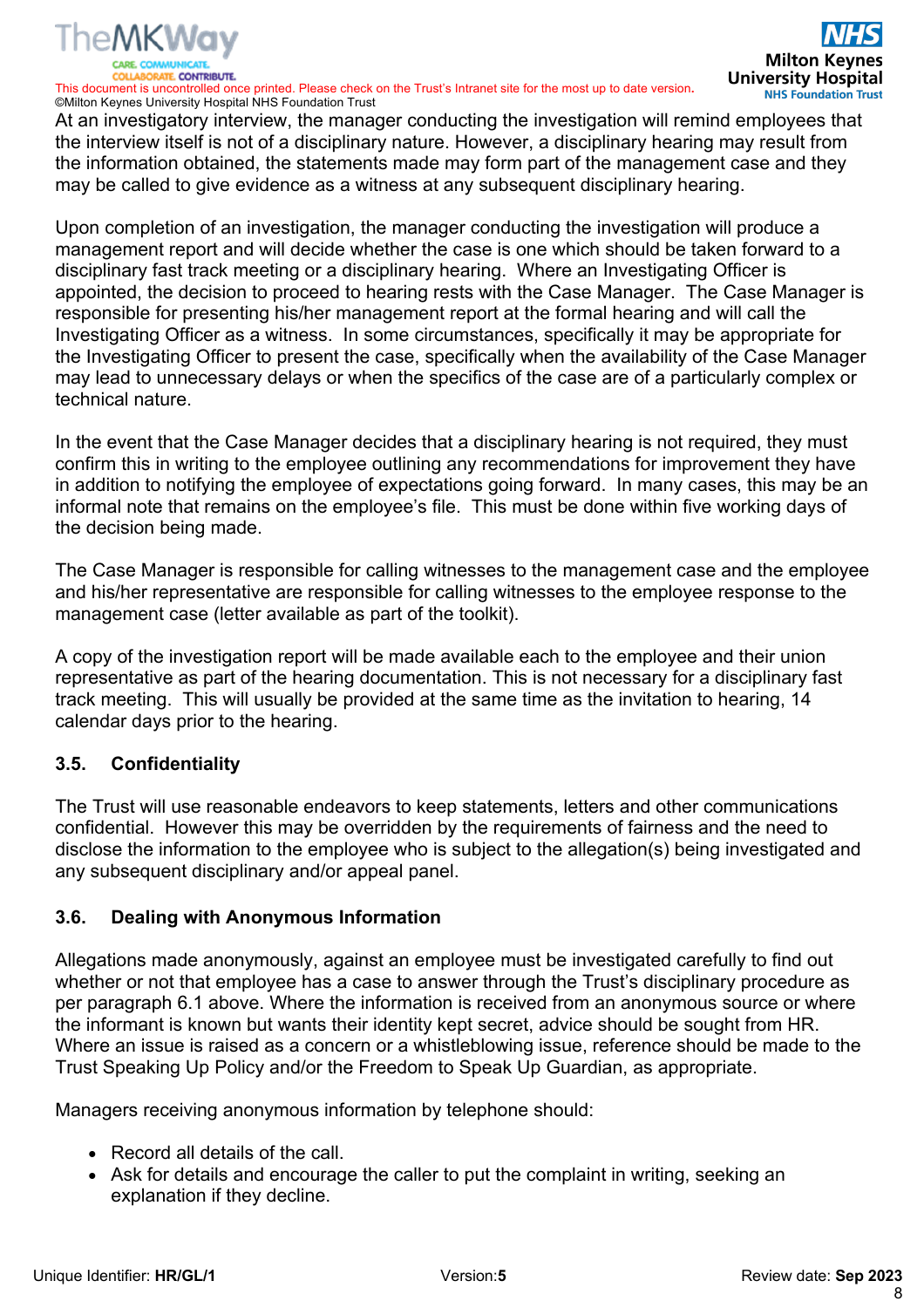*ITE CONTRIBUTE* This document is uncontrolled once printed. Please check on the Trust's Intranet site for the most up to date version**.** ©Milton Keynes University Hospital NHS Foundation Trust

- Ask how the caller knows the information, whether it is direct knowledge or hearsay, whether they know the employee personally and whether anyone else knows about the information.
- Exercise caution before relying on the information for disciplinary proceedings. A preliminary fact-finding investigation should be carried out to establish the basic facts and whether there are grounds for formal investigation.

Where a manager receives an anonymous letter they should:

- Exercise caution before relying on the information for disciplinary proceedings. A preliminary fact-finding investigation should be carried out to establish the basic facts and whether there are grounds for formal investigation.
- Launch an investigation, during the course of which firm evidence may be unearthed about the allegation.
- Make efforts to establish the identity of anonymous correspondence, such as through a postmark, handwriting, style and spelling. A check should be made to establish whether anyone has recently had any type of complaint against the employee named in the letter.

Where allegations are not upheld, the relevant paperwork will be destroyed.

#### **3.7. Conduct Outside Employment**

The**MKWav** 

Disciplinary proceedings may be invoked where conduct outside of employment:

- seriously impairs an employee's ability to undertake their duties.
- calls into question their integrity or suitability to carry out their duties.
- is likely to bring the Trust into disrepute.

The fact that an employee has been charged with an offence should not be regarded as an indication of guilt. Conviction of an offence, however, is likely to provide sufficient proof that an offence has been committed. The Trust should still investigate the allegations themselves as far as they are able, to decide if the offence has been committed and whether it would amount to misconduct, serious misconduct and or gross misconduct and the appropriate sanction. If criminal proceedings are ongoing, an interim option available to the manager is suspension on full pay.

The manager does not have to wait until the matter has been brought before the courts before proceeding with a disciplinary hearing. It is possible to consider alleged breaches under the contract of employment and find these proven before a court has decided whether the employee is guilty of a criminal offence. Advice should be sought from the HR Business Partner.

The test to be used in determining whether disciplinary action is appropriate in employment terms is the "balance of probabilities" and not "beyond all reasonable doubt".

#### **3.8. Fraud Allegations**

Where fraudulent activity is suspected, the matter will be immediately referred to the Trust's Local Counter Fraud Specialist for investigation:

Where an employee is a victim of an incident of fraud or an allegation of fraud is reported to them, they should contact their line manager in the first instance. If their line manager is not available they should report the incident to the next most senior person. The employee should complete an incident report form if appropriate.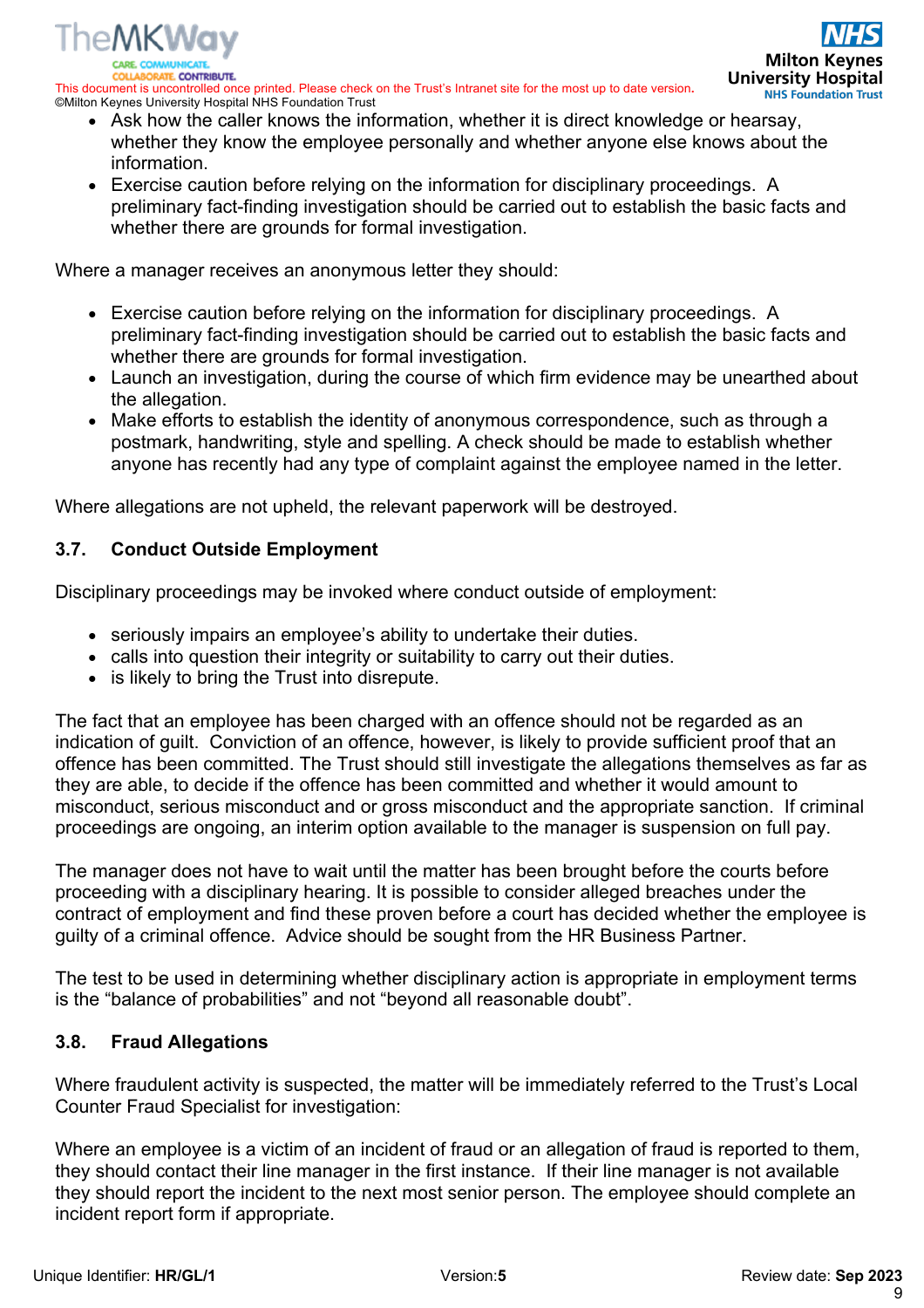

**ATE CONTRIBUTE** 

This document is uncontrolled once printed. Please check on the Trust's Intranet site for the most up to date version**.** ©Milton Keynes University Hospital NHS Foundation Trust



This policy does not detract from the right of an employee to invoke the Speaking Up Policy.

#### **3.9. Witness Statements**

Statements should be taken in accordance with the following guidance:

- Assume that the reader knows nothing about the facts of the matter.
- State the name and job title of the witness and, if appropriate, their qualifications and experience.
- Deal with events in the order in which they occurred, giving precise dates and times if known.
- Give full names and job titles.
- Use plain English and avoid jargon where possible.
- Explain any technical or complex issues in plain English.
- If protocols or procedures were not followed, first explain what the agreed or usual procedure is and then describe the nature of the departure from this.
- Statements should be signed and dated. Where agreement of content cannot be reached, both statements will be tabled at the hearing.
- Ensure the statement contains a declaration that the contents of the statement are true.

#### **3.10. Involvement of Other Agencies**

Occasionally a manager may be approached by another agency such as the Police, Local Authority Representative for Child Protection Issues or the NHS Counter Fraud Service with concerns about the conduct of an employee. In such instances it may be necessary to put the internal disciplinary process on hold pending an external investigation, in order to prevent a loss of evidence. This may contribute to delays in the investigation process.

Close liaison with the other agency will be required, which may require the coordination of arrangements to place the employee concerned on special leave (this may include suspension). However, the fact that an external investigation is taking place will not in itself prevent the Trust from taking forward proceedings under this procedure. Advice should always be sought from Human Resources. For safeguarding issues see the Trust's Safeguarding Procedure.

Where the allegations involve criminal activity the police may need to become involved.

#### **3.11. Right to be Accompanied**

At any investigation meeting, disciplinary fast track meeting, disciplinary or appeal hearing under this procedure, any employee has the right to be accompanied by a trade union representative or work colleague. In cases where an employee is an accredited trade union representative, the fulltime officer may be involved as the employee's representative. For the avoidance of doubt, the companion will not be permitted to act in a legal capacity.

Medical practitioners may have additional rights of representation set out in the MHPS Policy and Procedure.

The employee's representative may address the hearing in order to put the employee's case, sum up the employee's case and respond on the employee's behalf to any view expressed at the hearing. They may also confer with the employee during the hearing, but may not answer questions on the employee's behalf, address the hearing if the employee does not wish it or prevent the Trust from explaining its case.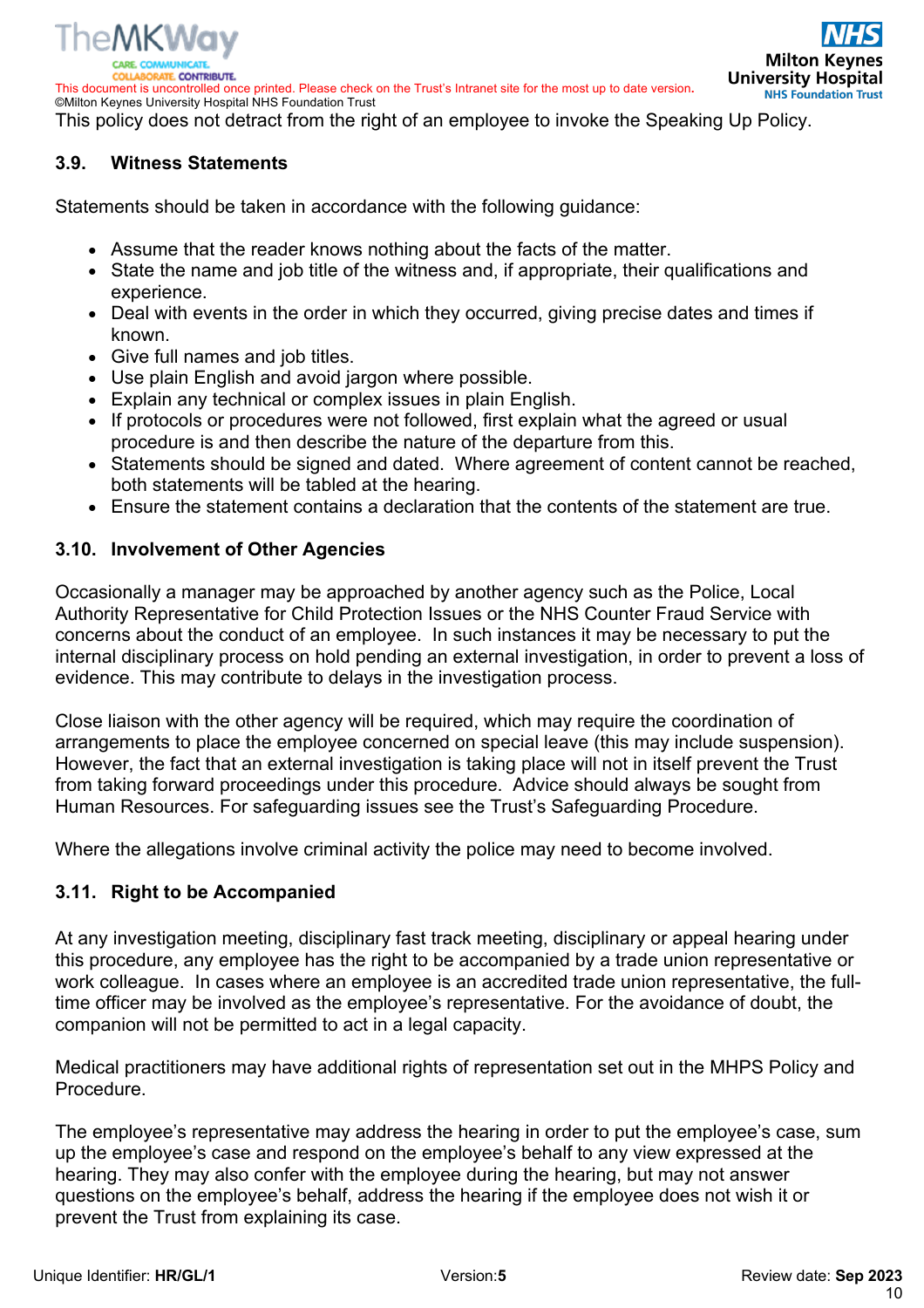

©Milton Keynes University Hospital NHS Foundation Trust In certain circumstances the Trust may permit employees to be accompanied by a friend or partner but this companion will not be allowed to represent the employee in any way.

It is the responsibility of the employee to contact their chosen companion and ensure that they are willing to attend a hearing. Correspondence will be copied to the rep once they have been identified. The employee must also inform the Investigating Officer that they will be accompanied at the hearing, and must provide the name of the companion at least five calendar days before the date of hearing.

It is not reasonable for an employee to insist on being accompanied by a person whose presence would prejudice the hearing, who might have a conflict of interest or who is disruptive to the process during the hearing. The Trust reserves the right to refuse the attendance of such a person and may ask them to leave the hearing once it has already commenced.

Employees will always be allowed adequate time, a minimum of seven calendar days, to arrange for a companion and employees and their work colleagues should make every effort to attend hearings on the date set. If a representative or colleague is unavailable on the date of a formal hearing, the manager will make every effort to rearrange the meeting to a suitable date, provided that this is within a reasonable timescale.

Under no circumstances will employees be unreasonably refused the right to be accompanied.

In cases where English is not the employee's first language, it may be necessary to involve the services of an interpreter. It is the employee's responsibility to notify the Trust that such services are required within five calendar days of the date of the hearing.

Where an employee may have a disability which could affect their understanding of the process, guidance should be sought from HR.

#### **3.12 Disciplinary Fast Track**

Following the completion of the investigation process, if the employee has accepted the allegations the investigation manager is able to use the disciplinary fast track process. The investigation manager should seek advice and support from their HR Adviser/Business Partner before the process is initiated.

#### **Disciplinary Fast Track Process**

If it is decided that the disciplinary fast track process is the appropriate route, the process to follow is outlined below:

- Prior to any discussion with the employee, the investigation manager and the HR Advisor/HR Business Partner will determine the appropriate sanction and the length of the warning. The sanction will need to be approved by the relevant HR Business Partner.
- The investigation manager and the HR Advisor/Business Partner will speak to the employee and/or their trade union representative (if they are represented) to seek agreement of the use of the fast track process and the proposed sanction. The discussion will be followed up in writing. In order to allow the employee to make an informed decision, the investigation report should be shared with them.
- The employee and their trade union representative will be asked to advise of their decision in writing within five working days.
- If the employee accepts the sanction, they will be receive a letter confirming this. The letter will be sent within seven working days outlining a synopsis of the case, the sanction, length of the sanction and any recommendations. As the sanction has been agreed and accepted,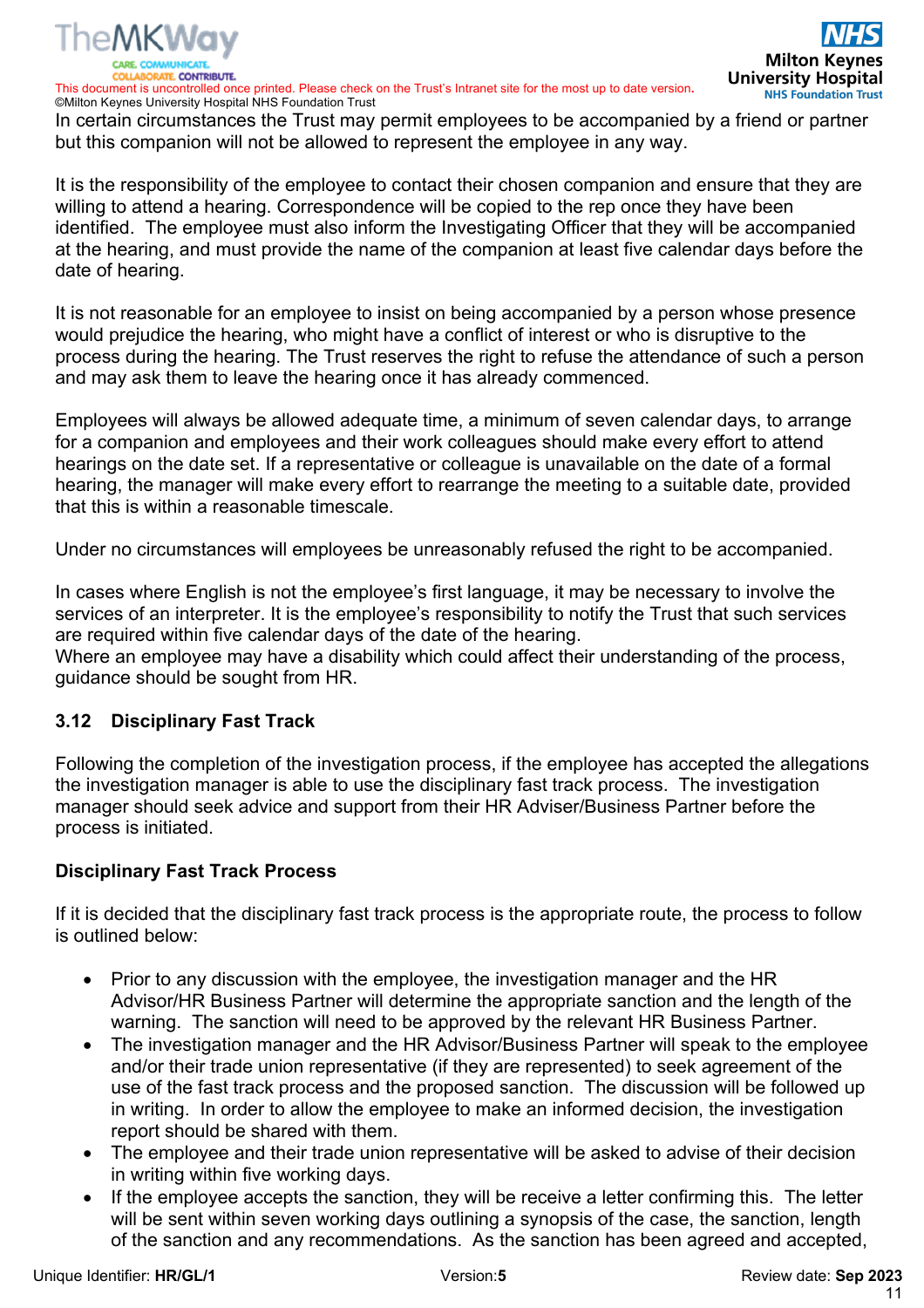

©Milton Keynes University Hospital NHS Foundation Trust there will be no right of appeal however, the employee will be given a five-day grace period

- starting from the date they receive the letter whereby they can retract their agreement of the sanction. • If the employee does not accept using the fast track process or subsequently advises that
- they do not wish to accept the sanction, the case will automatically be referred to a formal disciplinary hearing.

#### **3.13. Disciplinary Hearing**

The employee must be notified by the investigating manager of the outcome of the investigation.

If a formal hearing is to take place, the employee must be advised of the date, time and place of the hearing, the nature of the allegations, the names of the persons in the panel hearing the case and any witnesses. **Appendix 1** gives information on panel composition. The employee will also be advised of the right to be accompanied and the right to call witnesses in support of their case. In cases involving allegations of gross misconduct the employee must be advised that if gross misconduct is found this may lead to dismissal.

The employee must be given at least fourteen calendar days' notice of the hearing date and all associated documents, with copies to the Union Representative. Letters to the employee should be sent by recorded delivery, or can be emailed upon request.

If an employee is absent from work due to sickness (or if an employee who has been suspended would be absent due to sickness if it were not for the suspension) at the time of the hearing, and states they are no fit to attend then advice will be sought from Occupational Health about the employee's fitness to attend a formal hearing. If the employee is deemed not fit to attend a hearing within a reasonable time frame, then they may be invited to provide written submissions and the hearing may proceed in their absence.

Prior to the date of the hearing the employee must notify their line manager if they will not be attending and explain the reasons for their non-attendance. Failure to do this may result in the hearing proceeding in their absence. Where the employee fails to attend a hearing without good reason, the hearing may proceed in their absence. If the employee cannot attend the hearing because their representative is unavailable on the date given, one attempt will be made to rearrange the hearing within seven calendar days. If this is not possible to achieve within the timescale, the employee must seek alternative representation or the hearing will go ahead.

Any documentary evidence, response to the management case or witness statements that the employee wishes to rely on must be provided to the Chair of the Disciplinary Hearing (Chair) at least five calendar days before the hearing. If the employee wishes to call witnesses to the hearing then they are responsible for ensuring their written statement is submitted and that they are in attendance at the hearing, a template letter is available in the toolkit. The employee must also notify the Trust of the witnesses which will be in attendance at the hearing.

Witness statements must be relevant to the allegation(s) being heard.

Where witness statements are submitted as part of the documentary evidence for the hearing, that witness should be called to the hearing to allow for cross-questioning. In exceptional circumstances, where the statement is factual and not being challenged, the Case Manager may seek agreement from the employee and their representative, in advance of the hearing, for the witness statement to remain as part of the case papers without calling the witness to be present.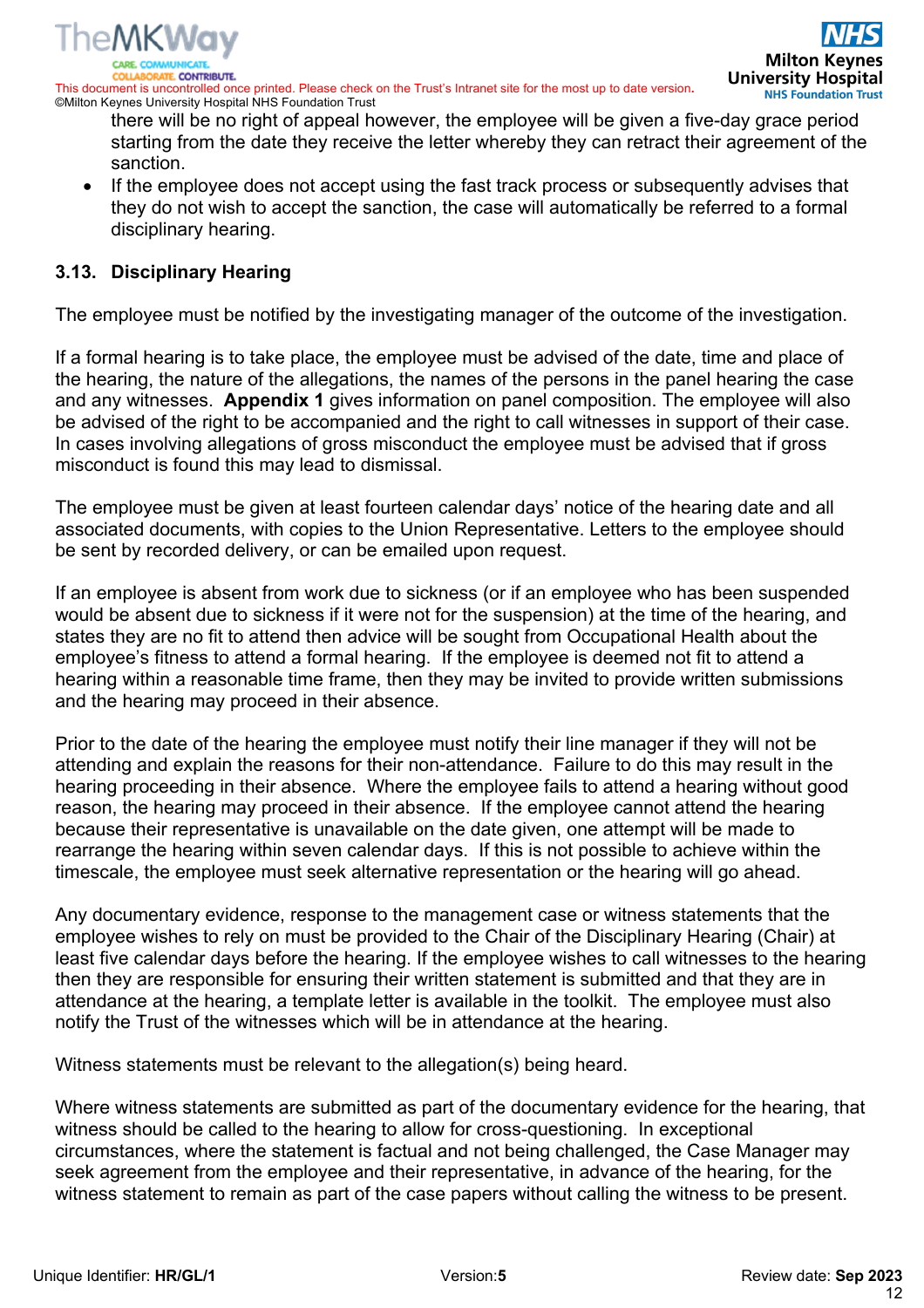

**Milton Key University Hospital NHS Foundation Trust** 

©Milton Keynes University Hospital NHS Foundation Trust The formal outcome will be retained on the personal file and at the end of the duration of the warning indefinitely, but ceases to be 'live'.

#### **3.14. Decision**

In each case, an adjournment will take place before reaching a decision.

The Chair must come to a view on the facts. If the facts have been disputed, the Chair must decide on the version of events they believe to be correct on the balance of probabilities.

In reaching a decision as to any penalty to be imposed, the Chair should:

- consider the employee's representations;
- consider the gravity of the offence:
- act in a manner consistent with similar previous cases;
- consider the individual's previous disciplinary record and general service;
- consider any mitigating circumstances.

When deciding whether a particular sanction is reasonable, the Chair may take into account previous written warnings issued to the employee that have since expired. This is applicable in circumstances where the previous sanction referred to a similar allegation, can be reasonably linked or demonstrate a pattern of behaviour. An expired warning may not be relied upon for the principal reason for dismissal.

#### **3.15. Outcome**

After the presentation of the evidence and an adjournment, the hearing will be reconvened to inform the individual of the outcome and of any sanction to be imposed. In exceptional circumstances, the decision may be communicated in writing only.

In the case of warnings, the Chair will explain what improvement or conduct is expected, what training and support may be provided to achieve improvement, how long the warning will remain on file and the consequences of a failure to improve.

The employee will be informed of the consequences of further misconduct, for example dismissal or demotion/removal of seniority.

If an employee's first misconduct is sufficiently serious then it may be necessary to move directly to a final written warning. This would be appropriate where the employee's actions have had, or are liable to have had, a serious or harmful impact on the Trust or its service users.

Misconduct, such as lateness and timekeeping, will usually be dealt with through a first written warning initially and if there are no improvements, will move through to a final written warning before dismissal is considered.

Serious misconduct may be given a first and final written warning in the first instance

As an alternative to dismissal, and where in the circumstances of the case it is appropriate to do so, the Chair should consider downgrading/demotion of the employee. Such downgrading would not attract protected pay.

A letter confirming the outcome of the hearing and any sanction imposed will be sent to the employee by the Chair, normally within seven calendar days of the hearing.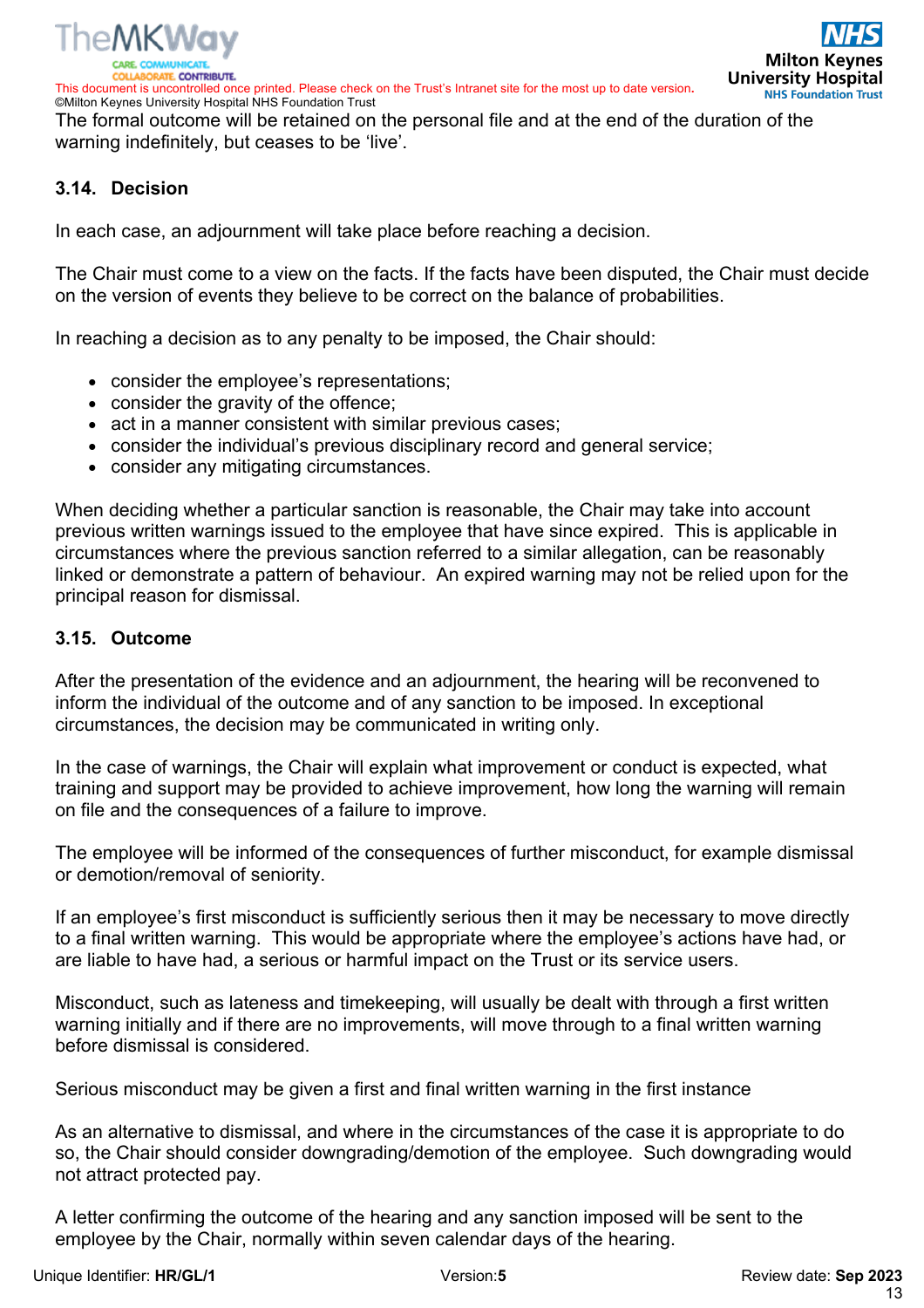

A record of the warning will be considered live for the following periods, subject to satisfactory conduct:

First Written Warning  $\vert$  Up to 12 months subject to satisfactory conduct Final Written Warning Up to 24 months subject to satisfactory conduct

### **3.16. Dismissal**

Any decision to dismiss shall be confirmed in writing within seven calendar days and shall:

- clearly state the reason for the dismissal;
- state the date on which the employment will terminate;
- specify whether the dismissal is with or without notice/pay in lieu of notice;
- remind the employee of their right of appeal and how it might be exercised.

#### **3.17. Overlapping Disciplinary and Grievance Procedures**

Where an employee raises a grievance during a disciplinary process and where the grievance and disciplinary cases are related, both cases will normally be dealt with concurrently. Where the grievance is raised during the investigation, the line manager will decide on how to proceed and HR advice must be sought.

In exceptional cases, and where the outcome of the grievance may have an impact on the outcome of the disciplinary hearing, the disciplinary process may be suspended pending the conclusion of the grievance process.

In cases of discrimination, the disciplinary process may be placed on hold to allow for the claims to be concluded.

Where it is not appropriate to deal with both issues concurrently, the disciplinary process may be temporarily suspended in order to deal with the grievance first.

If the disciplinary process is temporarily suspended then the chair and grievance panel will need to be mindful of the need to avoid unnecessary delays.

### **3.18. Appeal**

Employees have a right to appeal against the outcome of a disciplinary hearing and this must be done in line with the Trust Appeals Procedure.

#### **3.19. Non-attendance**

Employees are expected to attend all meetings covered by this procedure. Non-attendance may be dealt with as failure to comply with reasonable management instruction.

If an employee does not attend a disciplinary meeting without good reason the meeting may proceed in their absence. However, the meeting should first be adjourned to enable contact to be made with the employee to ascertain the cause of the absence, unless the meeting has previously been adjourned due to the employee being absent without good reason.

Where an employee is not able to attend a meeting without good reason on two occasions the Chair may proceed and make a decision on the evidence available after the second occasion.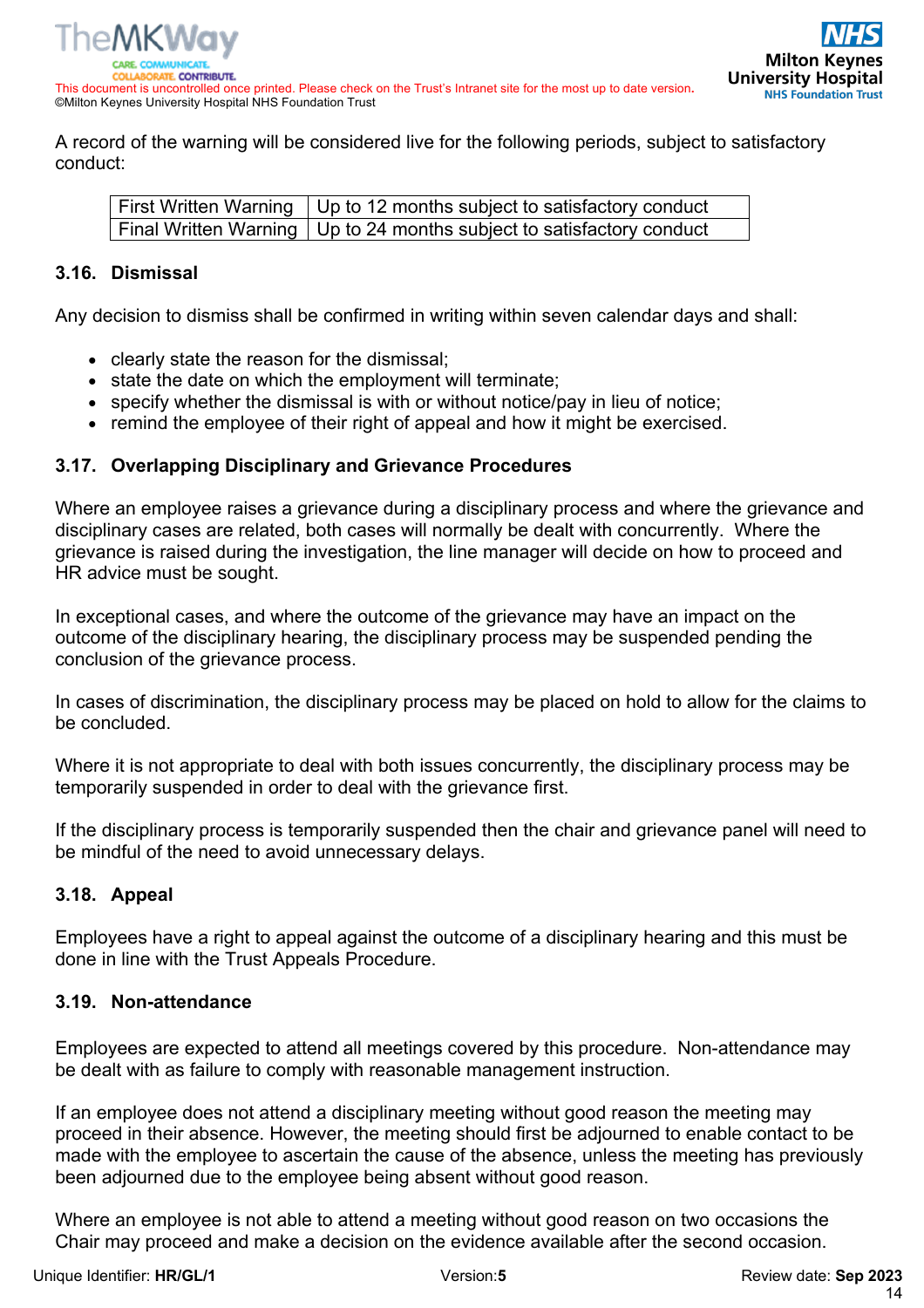



## **3.20. Training**

There is no mandatory training associated with this procedure. Ad hoc training sessions based on an individual's training needs will be defined within their annual appraisal or job plan. Training on the procedure will be available to line managers through HR.

# **4.0 Statement of Evidence/References**

## **References:**

ACAS website – www.acas.org.uk

NHS Employers – www.nhsemployers.org

Gov.UK – www.gov.uk

CIPD website – www.cipd.co.uk

Agenda for Change Terms and Conditions Handbook

Maintaining High Professional Standards in the Modern NHS for Doctors and Dentists.

### **Appendices:**

- Appendix 1 Composition of the Hearing Panel
- Appendix 2 Behaviours the Trust Considers to be Misconduct
- Appendix 3 Behaviours the Trust Considers to be Serious Misconduct
- Appendix 4 Behaviours the Trust Considers to be Gross Misconduct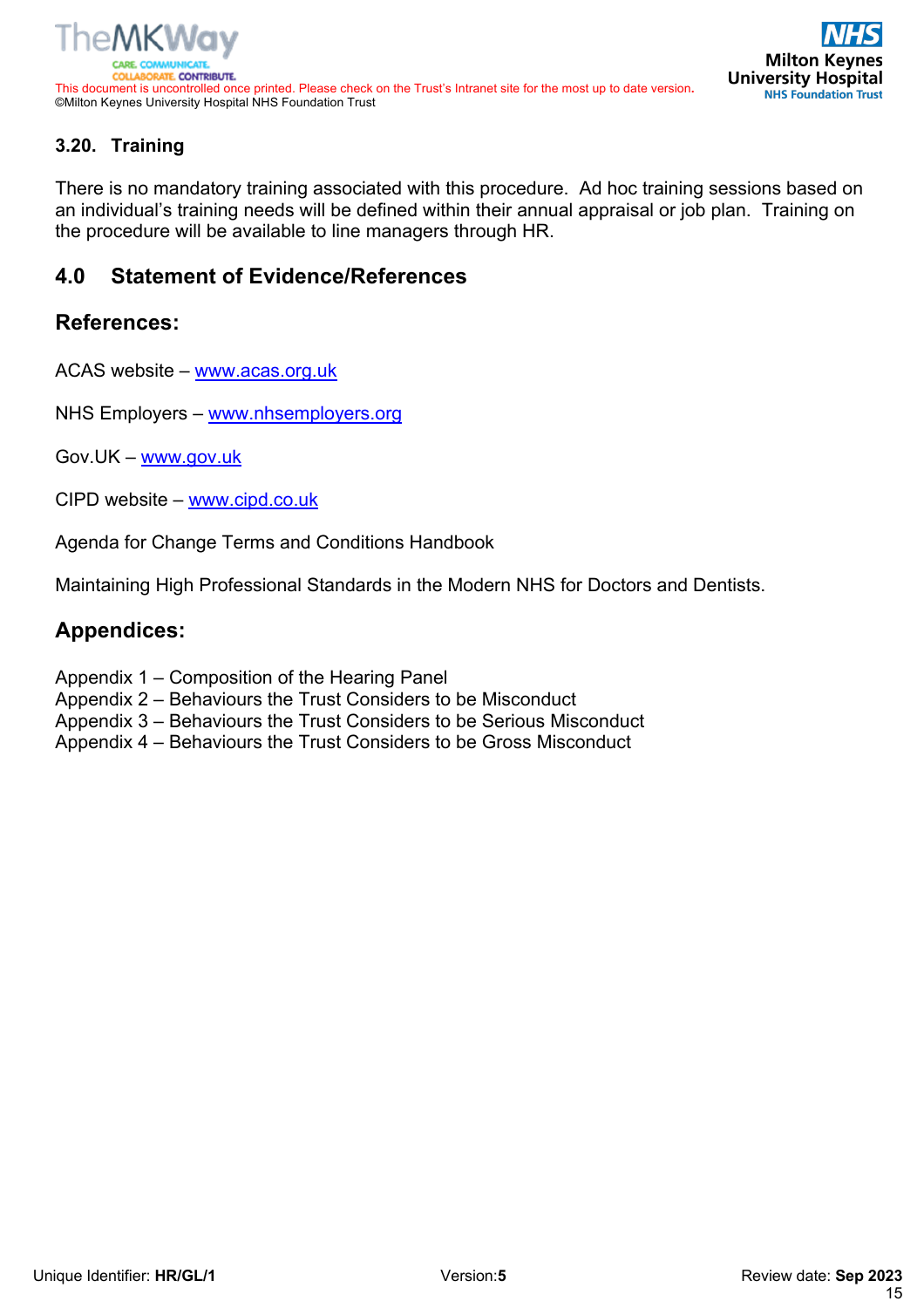

**RATE CONTRIBUTE** This document is uncontrolled once printed. Please check on the Trust's Intranet site for the most up to date version**.** ©Milton Keynes University Hospital NHS Foundation Trust

# **5.0 Governance**

#### **5.1 Document review history**

| <b>Version number</b> | <b>Review date</b> | <b>Reviewed by</b>     | <b>Changes made</b>                                                            |
|-----------------------|--------------------|------------------------|--------------------------------------------------------------------------------|
| 3                     | Apr-08             |                        | Amendments and due<br>for review                                               |
| 4                     | May-17             | Louise Clayton         | Re-write due to<br>changes in best<br>practice and<br>employment law           |
| 4.2                   | Aug-19             | Louise Clayton         | Addition of the fast<br>track process and<br>revision of suspension<br>process |
| 5                     | $May-20$           | <b>Thomas Dunckley</b> | <b>General review</b>                                                          |

#### **5.2 Consultation History**

| <b>Stakeholders</b><br>Name/Board | Area of<br><b>Expertise</b> | <b>Date Sent</b> | <b>Date</b><br><b>Received</b> | <b>Comments</b>              | <b>Endorsed Yes/No</b> |
|-----------------------------------|-----------------------------|------------------|--------------------------------|------------------------------|------------------------|
| <b>PRG</b>                        | <b>Staff Side</b>           | $Jun-20$         | Jun-20                         | Received and<br>responded to | Yes                    |
| <b>JCNC</b>                       | <b>Staff Side</b>           | <b>Jul-20</b>    | <b>Jul-20</b>                  | Approved                     | Yes                    |
| Management<br>Board               | Executive                   | Sep-20           | Sep-20                         | Approved                     | Yes                    |

#### **5.3 Audit and monitoring**

| <b>Audit/Monitoring</b><br><b>Criteria</b>                            | Tool                                                 | <b>Audit</b><br>Lead                                | <b>Frequency of</b><br><b>Audit</b>                                         | <b>Responsible</b><br><b>Committee/Board</b>      |
|-----------------------------------------------------------------------|------------------------------------------------------|-----------------------------------------------------|-----------------------------------------------------------------------------|---------------------------------------------------|
| Number/type of formal<br>disciplinary cases                           | Internal audit -<br>employee<br>relations<br>tracker | <b>HR</b><br><b>Business</b><br><b>Partners</b>     | Number/type<br>of formal<br>disciplinary<br>cases                           | Internal audit -<br>employee relations<br>tracker |
| Number/type of formal<br>disciplinary cases                           | Internal audit<br>and trend<br>analysis              | Deputy<br>Director of<br>Workforce                  | Number/type<br>of formal<br>disciplinary<br>cases                           | Internal audit and<br>trend analysis              |
| Protected characteristics of<br>employees subject to formal<br>action | Internal audit                                       | Workforce<br>Equality &<br><b>Diversity</b><br>Lead | Protected<br>characteristics<br>of employees<br>subject to<br>formal action | Internal audit                                    |

#### **5.4. Never Event**

Where a person who is the subject of an investigation or disciplinary procedure suffers any form of serious harm, whether physical or mental, this should be treated as a 'never event' which therefore is the subject of an immediate independent investigation commissioned and received by the board. Further, prompt action should be taken in response to the identified harm and its causes.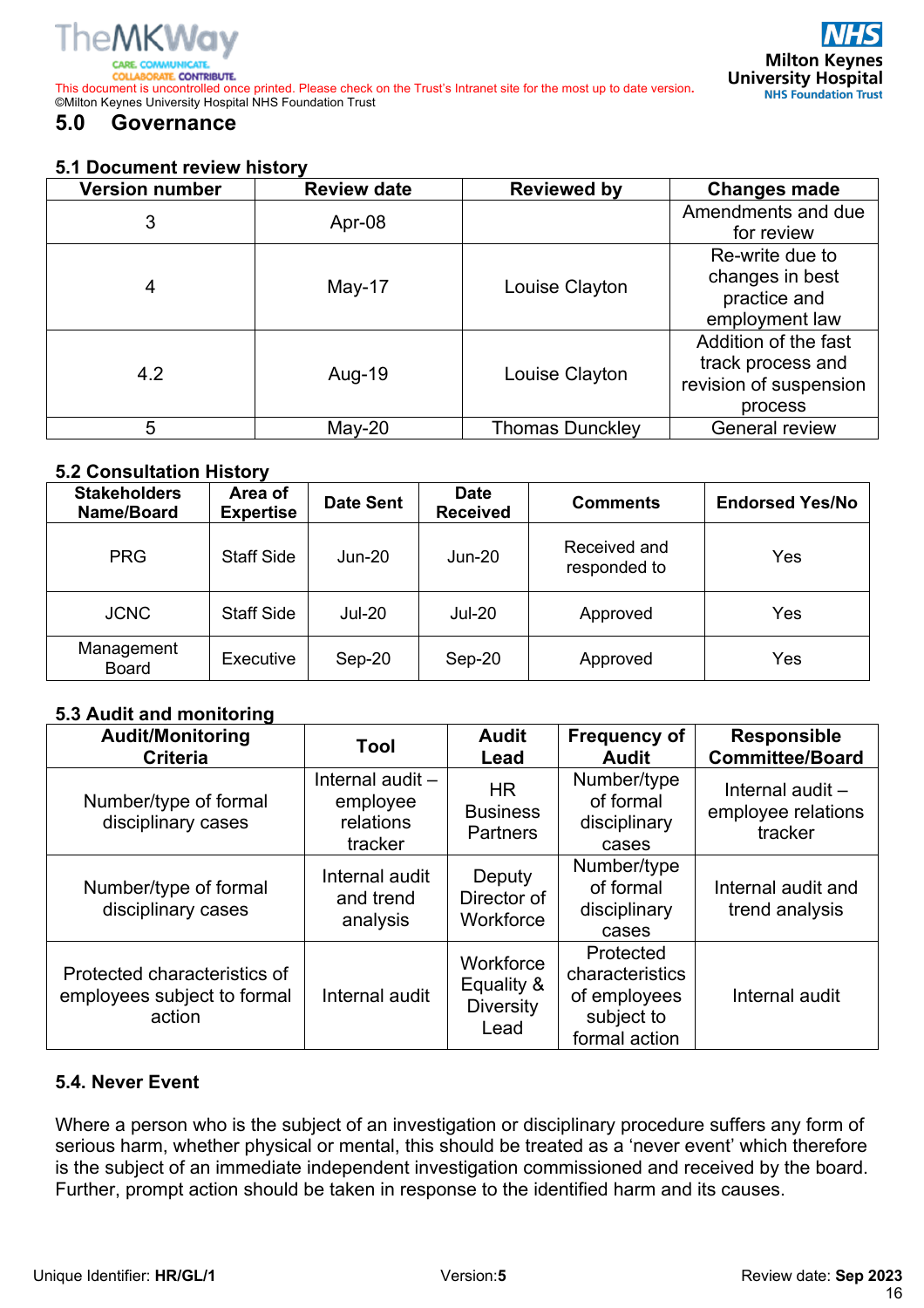### **5.4 Equality Impact Assessment**

As part of its development, this policy and its impact on equality has been reviewed. The purpose of the assessment is to minimise and if possible remove any disproportionate impact on the grounds of race, gender, disability, age, sexual orientation, religion or belief, pregnancy and maternity, gender reassignment or marriage and civil partnership. No detriment was identified.

| <b>Equality Impact Assessment</b>                                                |                        |                                                                                                                                                                                              |                     |                     |  |
|----------------------------------------------------------------------------------|------------------------|----------------------------------------------------------------------------------------------------------------------------------------------------------------------------------------------|---------------------|---------------------|--|
| <b>Division</b>                                                                  | Corporate              |                                                                                                                                                                                              | <b>Department</b>   | Workforce           |  |
| <b>Person completing</b><br>the EqIA                                             | <b>Thomas Dunckley</b> |                                                                                                                                                                                              | <b>Contact No.</b>  | Ext. 86165          |  |
| <b>Others involved:</b>                                                          | None                   |                                                                                                                                                                                              | Date of assessment: | Aug 2020            |  |
| <b>Existing</b><br>policy/service                                                | Yes                    |                                                                                                                                                                                              | New policy/service  | <b>No</b>           |  |
| Will patients, carers, the public or staff be                                    |                        | Employees                                                                                                                                                                                    |                     |                     |  |
| affected by the policy/service?                                                  |                        |                                                                                                                                                                                              |                     |                     |  |
| If staff, how many/which groups will be<br>effected?                             |                        | All employees                                                                                                                                                                                |                     |                     |  |
|                                                                                  |                        |                                                                                                                                                                                              |                     |                     |  |
| <b>Protected</b><br>characteristic                                               | Any impact?            |                                                                                                                                                                                              | <b>Comments</b>     |                     |  |
| Age                                                                              | <b>NO</b>              |                                                                                                                                                                                              |                     |                     |  |
| <b>Disability</b>                                                                | $\overline{NO}$        | Those that advise they have a disability will be offered appropriate adjustments<br>and consideration to ensure accessibility, engagement and understanding at each<br>stage of the process. |                     |                     |  |
| Gender reassignment                                                              | <b>NO</b>              |                                                                                                                                                                                              |                     |                     |  |
| Marriage and civil<br>partnership                                                | $\overline{NO}$        |                                                                                                                                                                                              |                     |                     |  |
| Pregnancy and<br>maternity                                                       | <b>NO</b>              |                                                                                                                                                                                              |                     |                     |  |
| Race                                                                             | <b>NO</b>              |                                                                                                                                                                                              |                     |                     |  |
| Religion or belief                                                               | <b>NO</b>              |                                                                                                                                                                                              |                     |                     |  |
| <b>Sex</b>                                                                       | <b>NO</b>              |                                                                                                                                                                                              |                     |                     |  |
| Sexual orientation                                                               | <b>NO</b>              |                                                                                                                                                                                              |                     |                     |  |
|                                                                                  |                        |                                                                                                                                                                                              |                     |                     |  |
| What consultation method(s) have you<br>carried out?                             |                        | PRG, JCNC                                                                                                                                                                                    |                     |                     |  |
| How are the changes/amendments to the<br>policies/services communicated?         |                        | Through the senior management team - to be filtered down through divisional<br>triumvirates and HR Advisors                                                                                  |                     |                     |  |
| What future actions need to be taken to overcome any barriers or discrimination? |                        |                                                                                                                                                                                              |                     |                     |  |
| Who will lead this?                                                              | Who will lead this?    |                                                                                                                                                                                              | Who will lead this? | Who will lead this? |  |
| N/A                                                                              |                        | N/A                                                                                                                                                                                          | N/A                 | N/A                 |  |
| Review date of EqIA                                                              |                        | August 2023                                                                                                                                                                                  |                     |                     |  |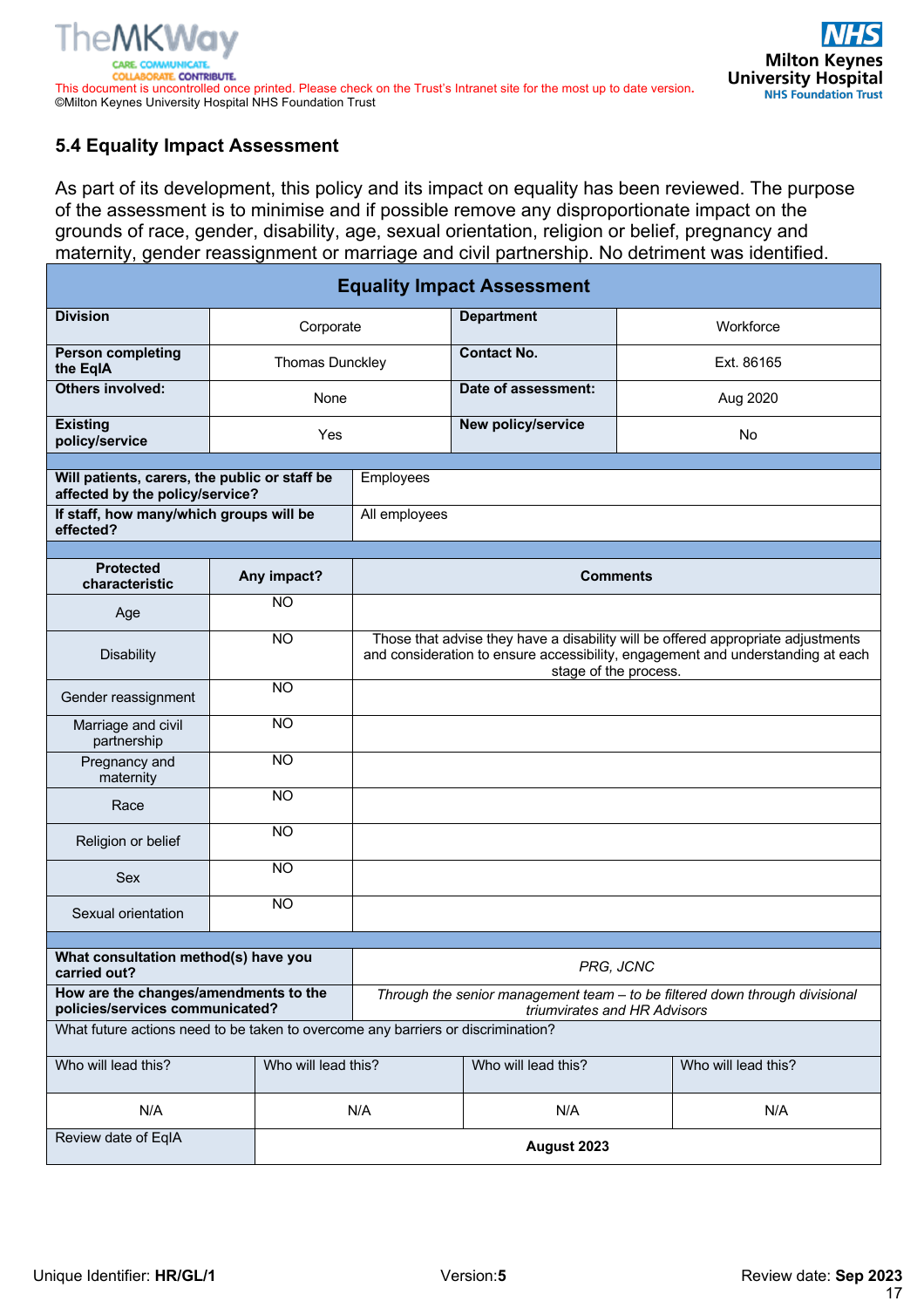

*ITE CONTRIBUTE* This document is uncontrolled once printed. Please check on the Trust's Intranet site for the most up to date version**.** ©Milton Keynes University Hospital NHS Foundation Trust

#### **Appendix 1 – Composition of the Hearing Panel**

The panel to hear the evidence at a formal disciplinary hearing will consist of:

- the Chair (manager hearing the case);
- a Human Resources representative;
- a manager with relevant experience to advise the Chair, if the matter relates to a professional issue;
- a Non-Executive Director only where the hearing concerns staff directly accountable to the Chief Executive.

Any member of the panel may ask questions throughout the disciplinary hearing.

The Trust views a decision to dismiss an employee as being exceptional. In cases where the hearing outcome may potentially result in dismissal, the role of the Chair will be restricted to those with the authority to act as dismissing officer. These are as follows:

- The Chief Executive
- The Director/Deputy of Clinical Services
- The Director/Deputy of Workforce.
- The Chief Nurse/Deputy/Associate Chief Nurse
- The Director of Planning and Information or next management at a level comparative to a deputy in seniority
- The Medical Director/Deputy Medical Director
- The Director/Deputy of Finance and Procurement
- The Director of Development and the Estate or next management at a level comparative to a deputy in seniority
- The Director/Deputy of Assurance
- Divisional Director
- Divisional Head of Nursing
- Associate Director of Operations

If a hearing might be postponed as a result of a dismissing officer not being available to attend a hearing, the dismissing officer may ask a manager with an appropriate level of seniority to chair the hearing as a delegated authority. Should the Chair decide that dismissal is the appropriate action, this decision must be ratified by the dismissing officer.

The dismissing officer should not be the employee's immediate manager.

**Milton Keynes** 

**University Hospital NHS Foundation Trust**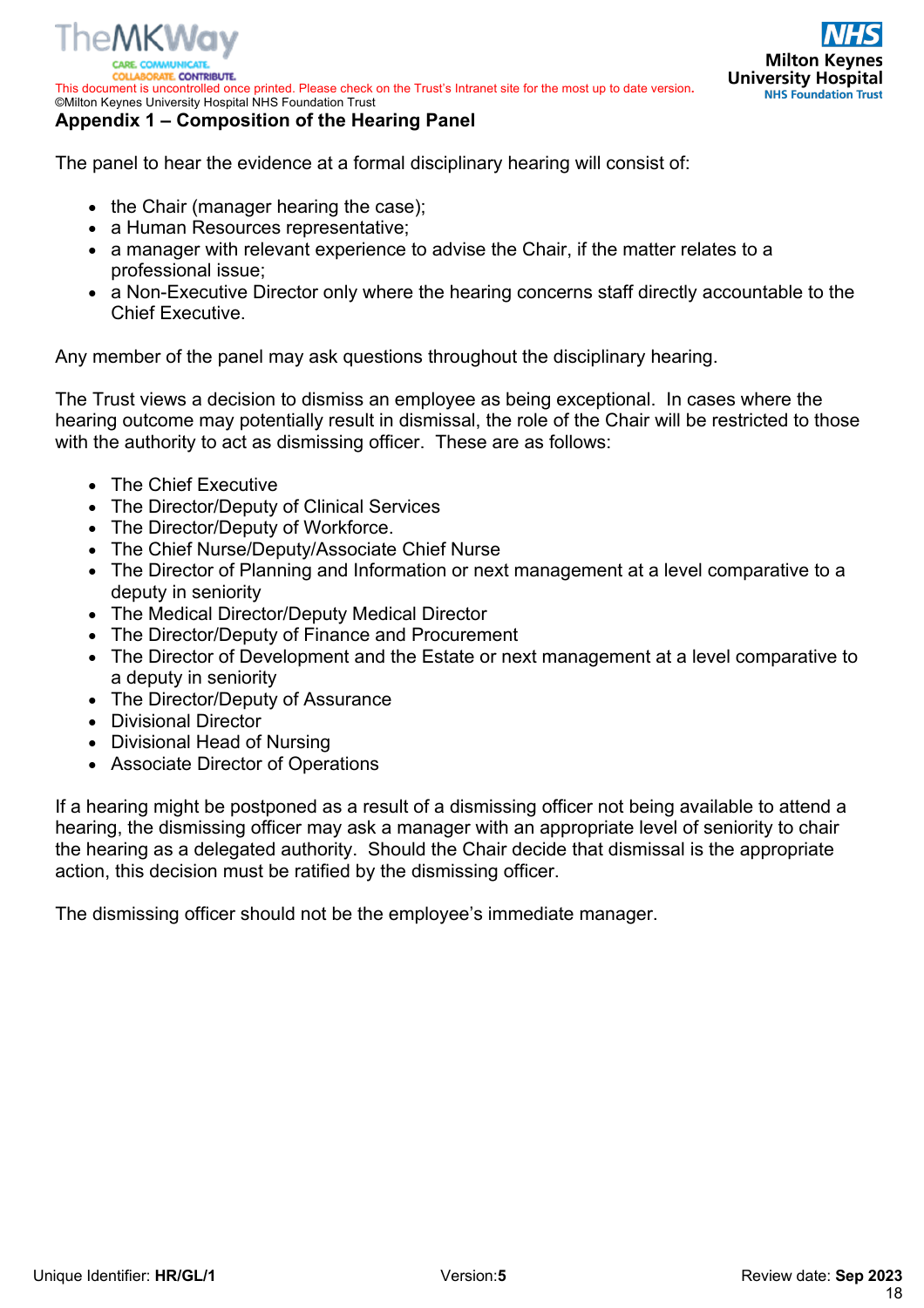

**ATE CONTRIBUTE** This document is uncontrolled once printed. Please check on the Trust's Intranet site for the most up to date version**.** ©Milton Keynes University Hospital NHS Foundation Trust

#### **Appendix 2 – Behaviours the Trust Considers to be Misconduct**

Misconduct is unacceptable and improper behaviour which may breach the Trust's policies but does not normally warrant dismissal unless repeated after due warning.

Examples of misconduct could include:

- Refusing or failing to carry out a reasonable management instruction.
- Unsatisfactory attendance at work, e.g. unauthorised absenteeism, lateness, leaving work without permission, overstaying breaks.
- Conduct which disrupts the work of others.
- Failure to observe the Trust's procedures for recording of working time and attendance, reporting of sickness and time off work.
- Failure to take reasonable care of Trust property.
- Failure to comply with the Trust's no smoking policy.
- Misuse of the internet, email, or other Trust facilities.

The above are examples and are not exclusive or exhaustive.

Dependent upon the degree and circumstances of any of these examples, they might also constitute serious or gross misconduct.

**Milton Keynes** 

**University Hospital NHS Foundation Trust**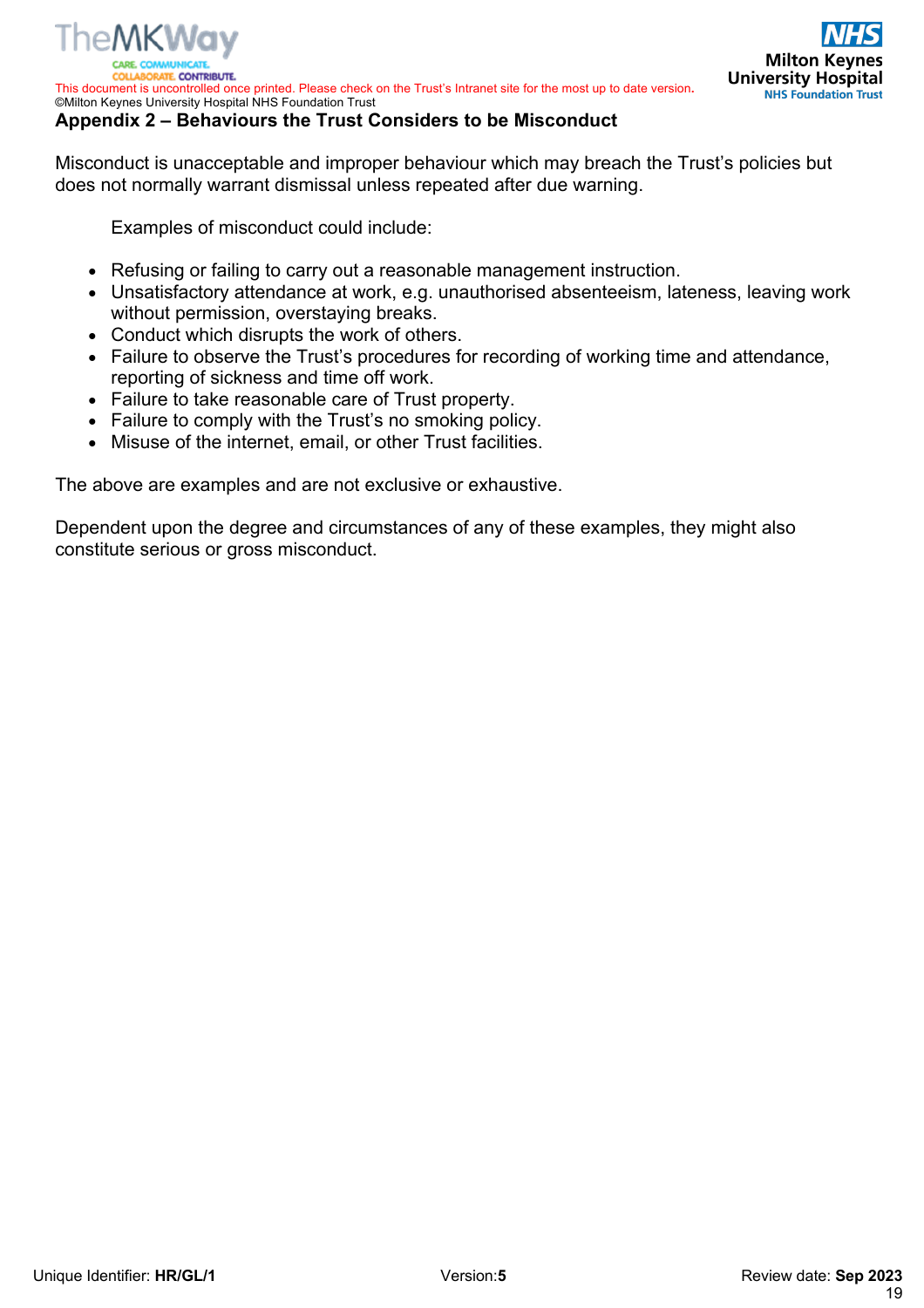**PATE CONTRIBUTE** This document is uncontrolled once printed. Please check on the Trust's Intranet site for the most up to date version**.** ©Milton Keynes University Hospital NHS Foundation Trust

#### **Appendix 3 – Behaviours the Trust Considers to be Serious Misconduct**

Serious Misconduct is unacceptable behaviour that has had or has the potential to have a serious or harmful impact on the organisation, service, patient, colleague or member of the public, but falls short of Gross Misconduct (see **appendix 4** for a definition of Gross Misconduct).

The possible outcomes for Serious Misconduct are a First or Final Written Warning. If the conduct is sufficiently 'serious' then the panel may deem it appropriate to move directly to a Final Written Warning. If the serious conduct is recurrent or accumulative and there is no sufficient improvement in an individual's conduct, a higher sanction such as Final Written Warning or Dismissal may be considered.

Examples of serious misconduct includes:

The MKWav

- Refusing or failing to carry out a reasonable management instruction which as a result could potentially harm the organisation, service, colleague, patient or member of the public.
- Failure to conform to agreed working practices which as a result could potentially harm the organisation, service, colleague, patient or member of the public.
- Using Trust property, equipment or transport for private use without authorisation.
- Failure to comply with any other Trust policy which as a result could potentially harm the organisation, service, colleague, patient or member of the public.
- Misuse of the internet, email, or other Trust facilities which harms the Trust's reputation
- Breach of Health and Safety Procedures which as a result could potentially harm the organisation, service, colleague, patient or member of the public.
- Breach of confidentiality.
- Undertaking recordings covertly.

The above are examples and are not exclusive or exhaustive.

Dependent upon the degree and circumstances of any of these examples, they might also constitute gross misconduct.